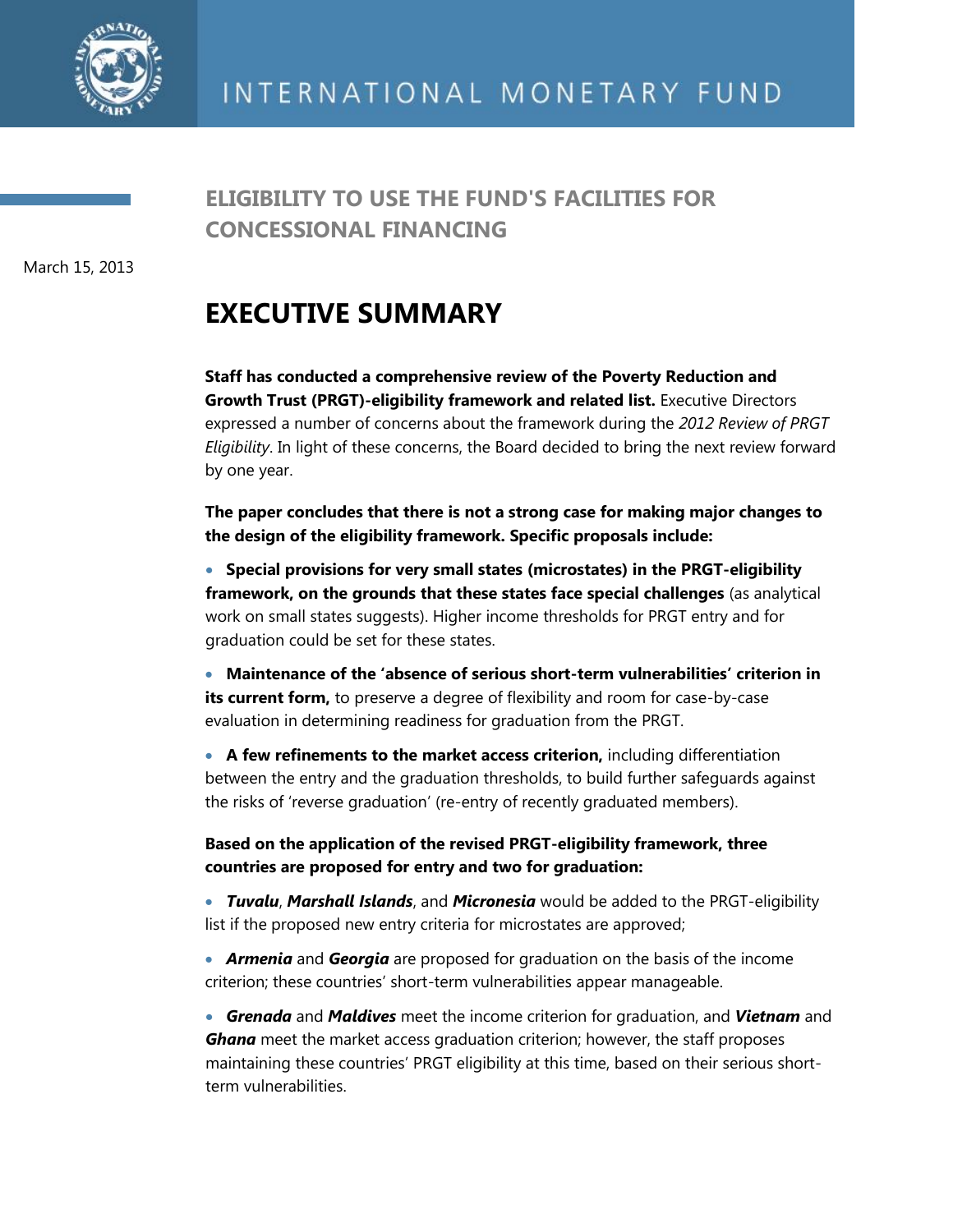Approved By **Siddharth Tiwari, Sean Hagan, and Andrew Tweedie**

Prepared under the overall guidance of Hugh Bredenkamp (SPR), David Andrews (FIN), and Ross Leckow (LEG) by a staff team comprising Bert van Selm, Kazuko Shirono, Kerstin Gerling, Svitlana Maslova, Serpil Bouza, and Barbara Dabrowska from the Strategy, Policy and Review Department (SPR), Robert Powell, Mariusz Sumlinski and Sandra Marcelino from the Finance Department (FIN), and Isabelle Mouysset and Gabriela Rosenberg from the Legal Department (LEG).

### **CONTENTS**

| INTRODUCTION AND OVERVIEW RELEASED AND THE SERVICE SERVICE SERVICE SERVICE SERVICE SERVICE SERVICE SERVICE SERVICE SERVICE SERVICE SERVICE SERVICE SERVICE SERVICE SERVICE SERVICE SERVICE SERVICE SERVICE SERVICE SERVICE SER |    |
|--------------------------------------------------------------------------------------------------------------------------------------------------------------------------------------------------------------------------------|----|
|                                                                                                                                                                                                                                |    |
|                                                                                                                                                                                                                                |    |
|                                                                                                                                                                                                                                | 14 |
|                                                                                                                                                                                                                                |    |
|                                                                                                                                                                                                                                |    |
| POLICIES FOR PHASING IN CHANGES IN ELIGIBILITY _________________________________18                                                                                                                                             |    |
|                                                                                                                                                                                                                                |    |
| <b>Boxes</b>                                                                                                                                                                                                                   |    |
|                                                                                                                                                                                                                                |    |
|                                                                                                                                                                                                                                |    |
| 3. Key Findings of Macroeconomic Issues in Small States and Implications for Fund Engagement. 11<br>4. Eligibility for IDA, the Small Island Exception, and the 2012 Review of IDA's Graduation Policy13                       |    |
| <b>Figure</b>                                                                                                                                                                                                                  |    |
|                                                                                                                                                                                                                                |    |
| <b>Tables</b>                                                                                                                                                                                                                  |    |
| 1. PRGT-Eligible Countries: Per Capita GNI, Population, and Debt Distress ________________________9                                                                                                                            |    |
| 2. PRGT-Eliqible Countries: Public and Publicly-Guaranteed (PPG) Debt, and GNI Per Capita____ 10                                                                                                                               |    |
|                                                                                                                                                                                                                                |    |
| 4. Access to PRGT Resources: Impact of New PRGT-Eligible Members and Alternative Blending                                                                                                                                      |    |
| Rules<br><u> 1989 - Johann John Stoff, deutscher Stoffen und der Stoffen und der Stoffen und der Stoffen und der Stoffen</u>                                                                                                   | 20 |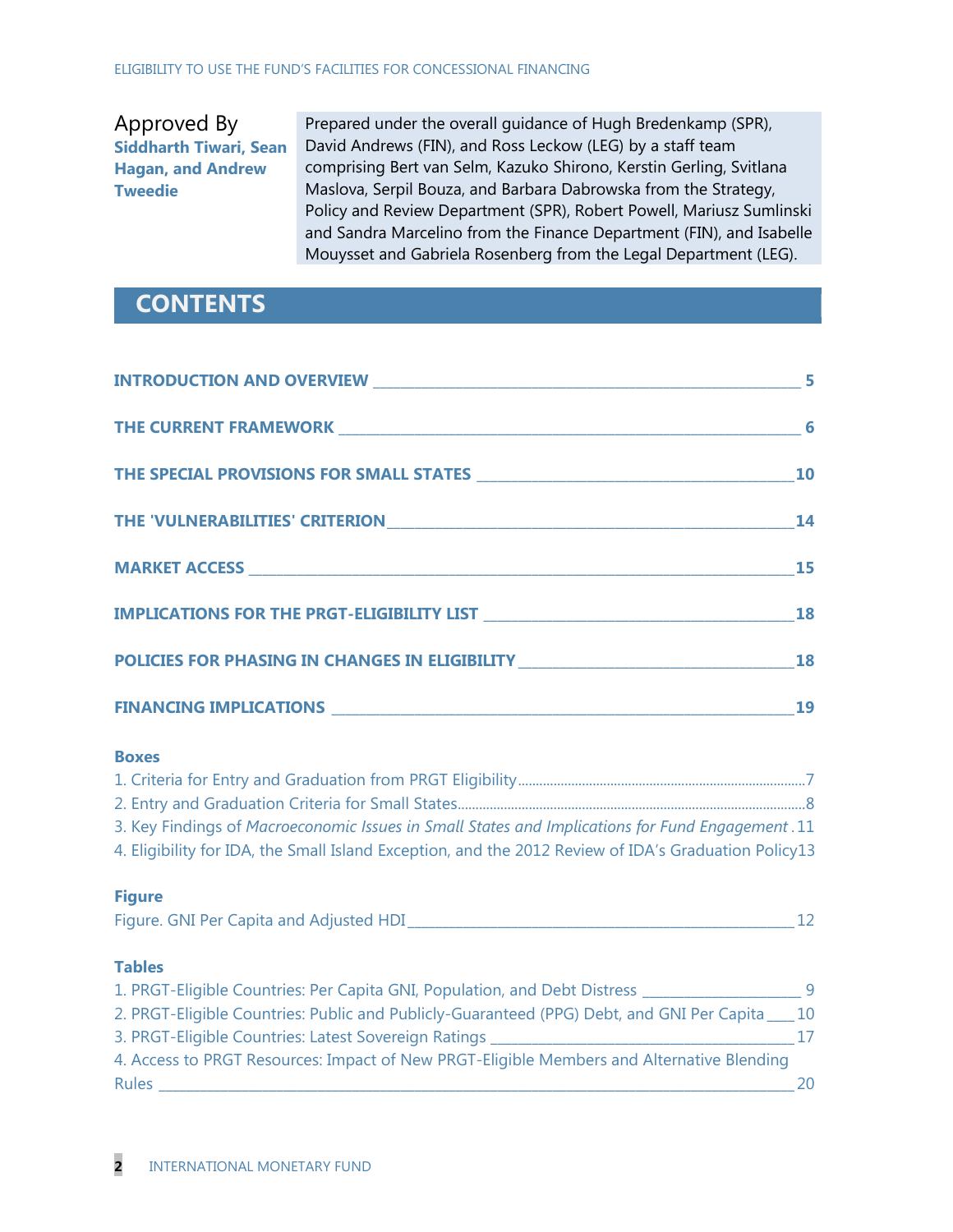### **Annexes**

| I. Assessments of Countries that Meet the Income or Market Access Criteria for Graduation 24 |  |
|----------------------------------------------------------------------------------------------|--|
|                                                                                              |  |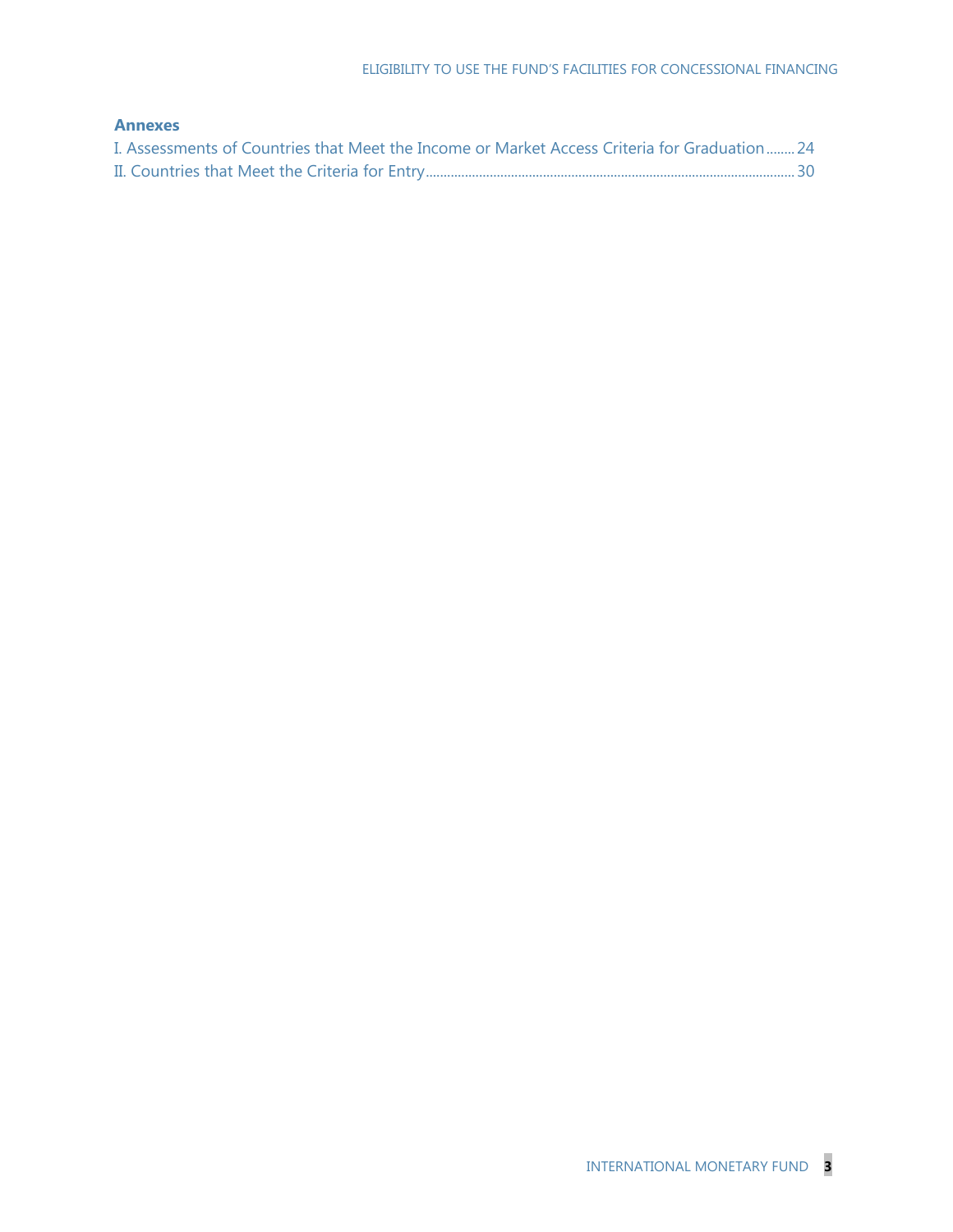## **Glossary**

| ADB          | Asian Development Bank                                |
|--------------|-------------------------------------------------------|
| <b>BAICO</b> | British American Insurance Company Limited            |
| <b>CLICO</b> | Colonial Life Insurance Company                       |
| <b>CPI</b>   | <b>Consumer Price Inflation</b>                       |
| <b>DSA</b>   | Debt Sustainability Analysis                          |
| <b>ECF</b>   | <b>Extended Credit Facility</b>                       |
| EFF          | <b>Extended Fund Facility</b>                         |
| <b>ESF</b>   | <b>Exogenous Shocks Facility</b>                      |
| <b>FDI</b>   | Foreign Direct Investment                             |
| FY           | <b>Fiscal Year</b>                                    |
| <b>GDF</b>   | <b>Global Development Finance</b>                     |
| <b>GDP</b>   | <b>Gross Domestic Product</b>                         |
| GNI          | <b>Gross National Income</b>                          |
| <b>HDI</b>   | Human Development Index                               |
| <b>IBRD</b>  | International Bank for Reconstruction and Development |
| <b>IDA</b>   | <b>International Development Association</b>          |
| <b>IDS</b>   | <b>International Debt Statistics</b>                  |
| LIC          | Low-Income Country                                    |
| <b>MDRI</b>  | Multilateral Debt Relief Initiative                   |
| PPG          | Public and Publicly-Guaranteed                        |
| <b>PRGT</b>  | Poverty Reduction and Growth Trust                    |
| PSI          | <b>Policy Support Instrument</b>                      |
| <b>SBA</b>   | Stand-By Arrangement                                  |
| <b>SCF</b>   | <b>Standby Credit Facility</b>                        |
| <b>SDR</b>   | <b>Special Drawing Rights</b>                         |
| <b>UCT</b>   | <b>Upper-Credit Tranche</b>                           |
| US\$         | <b>US Dollar</b>                                      |
| <b>WEO</b>   | <b>World Economic Outlook</b>                         |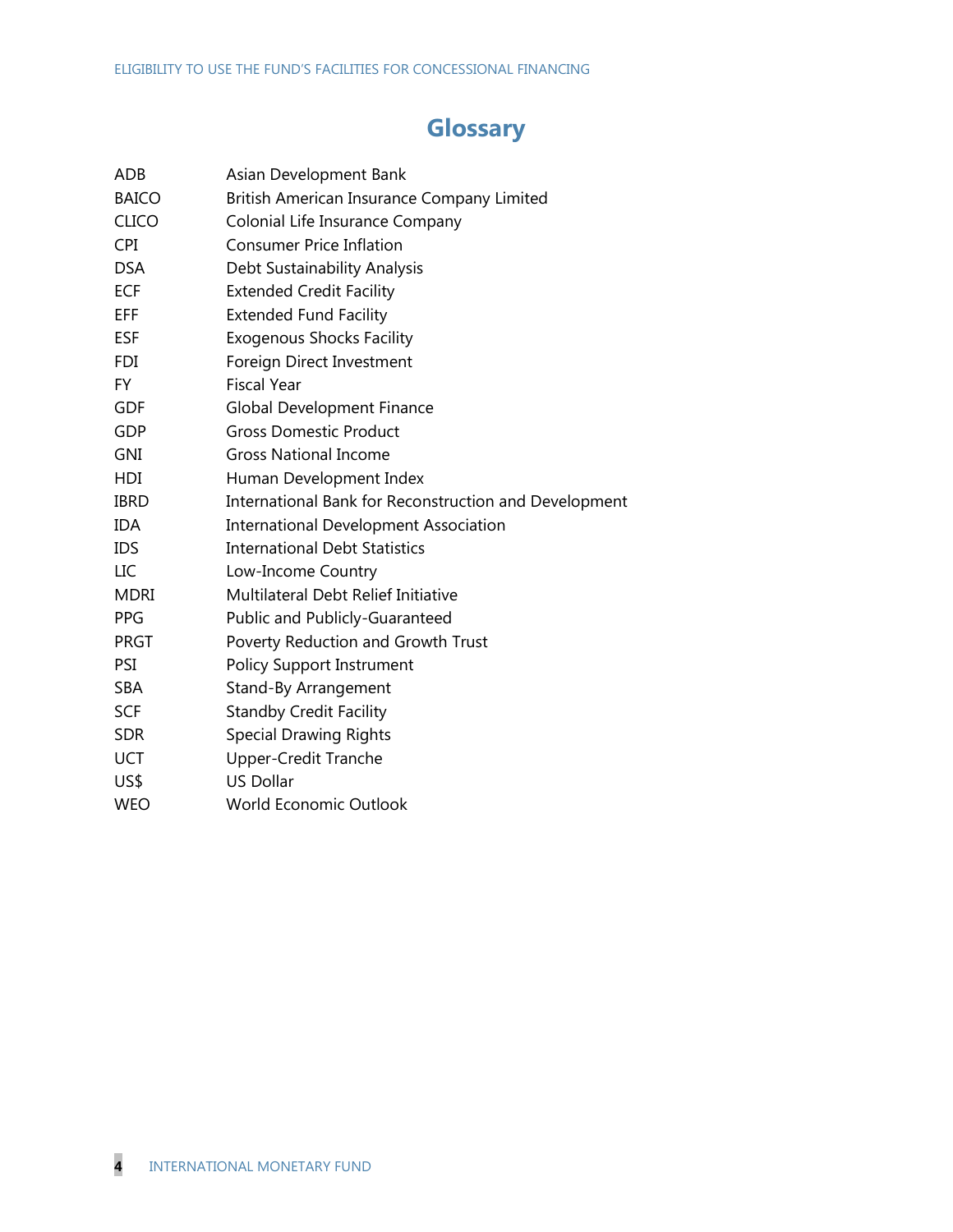# **INTRODUCTION AND OVERVIEW**

1. **During the** *2012 Review of Poverty Reduction and Growth Trust (PRGT) Eligibility***, Executive Directors expressed a number of concerns about the eligibility framework.** The Board decided to bring forward the next review of eligibility by one year, to early 2013, in light of these concerns. In particular, Directors called for the review to assess:

 Possible shortcomings of the gross national income (GNI) per capita criterion in the case of small states, and whether additional or alternative variables should be used to better capture members' circumstances, particularly those of small states; as well as further options to enhance the flexibility of the PRGT-eligibility framework to cover small and very small countries;

 The application of the short-term vulnerabilities criterion for graduation, which can lead to repeated non-graduation of members that meet either the income or the market access criteria for graduation.

2. **To address these concerns, staff has conducted a comprehensive review of the PRGTeligibility framework and the associated list of eligible countries.** The review examines whether the balance between the various criteria used in the framework—per capita income, market access, vulnerabilities, and size—remains appropriate, and to what extent there is merit in considering additional or alternative indicators.

3. **A key objective of this review is to maintain a transparent, rules-based, and parsimonious framework for PRGT eligibility that ensures uniformity of treatment among members and supports the Trust's key objectives.** In addition, the proposed eligibility framework needs to be consistent with the principle of self sustainability for the Trust's finances, under which modifications to low-income country (LIC) facilities (including eligibility) are expected to ensure that the demand for IMF concessional assistance can be met with resources available under a plausible range of scenarios. The current framework has differentiated criteria for entry and graduation to minimize untimely graduation decisions and the consequential need for their reversal, and the review aimed to strengthen this element of the framework. Frequent reversals in members' PRGT-eligibility status would be undesirable as this would make financial planning difficult, both for the Trust and for its members. 'Reverse graduation' could also have reputational effects for the members.

4. **The remainder of this paper is organized as follows**: the paper first provides an overview of the current framework for determining PRGT eligibility. It then goes on to address, in turn, the various issues Directors raised at the last review regarding the design of the eligibility framework: small states, the adequacy of per capita income as a measure of welfare, and the rationale for taking their exposure to fiscal/external volatility into account; the role played by the 'vulnerabilities' criterion in determining graduation; and the market access criterion. The paper then discusses the operational implications of the proposed modifications to the framework for entry and graduation in this review, policies for phasing in changes in the PRGT-eligibility list, and the potential impact of the proposed modifications on the demand for the Fund's concessional resources. The decisions to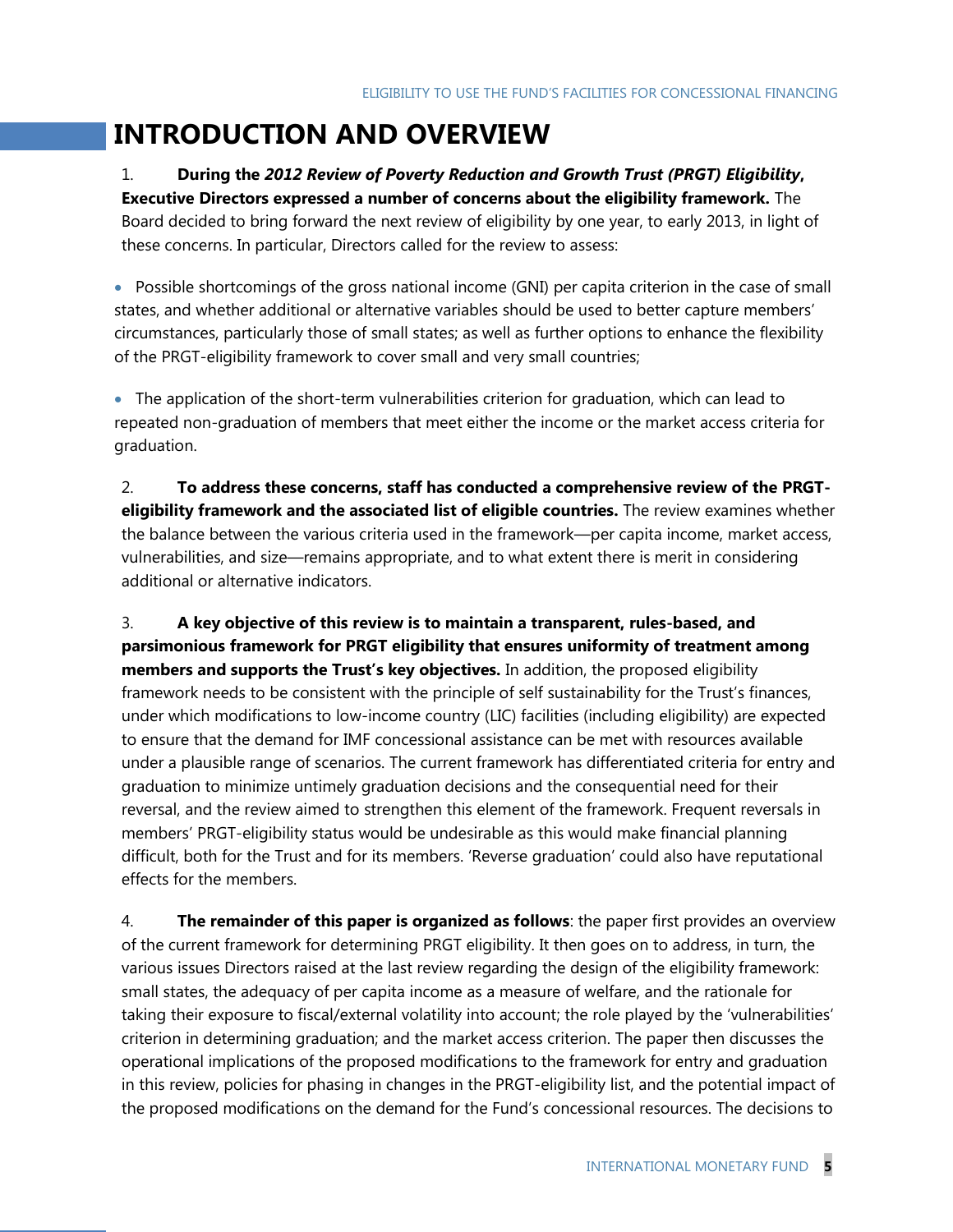adopt the proposed modifications to the framework for entry and graduation and to make corresponding changes to the PRGT-eligibility list are set forth in the last section, and a redlined text showing the specific modifications to the existing Executive Board decision on PRGT-eligibility criteria is included in Annex III for the convenience of Executive Directors.

# **THE CURRENT FRAMEWORK**

5. **The criteria established in 2010 aim to link PRGT eligibility closely to the Trust's key objectives.** That is, access to scarce resources for concessional Fund financing should be preserved for members with a low-income level and related economic and financial vulnerabilities. For these countries, the concessionality of Fund financing is considered to be important for providing effective balance of payments support, while limiting risks of debt distress.

6. **The framework comprises differentiated criteria for entry and for graduation**. In broad terms, countries can be added to the PRGT-eligibility list if their annual GNI per capita income is below the International Development Association (IDA) operational cutoff (US\$1,195 in FY 2013) and they do not have capacity to access international financial markets on a durable and substantial basis. Broadly, countries graduate from PRGT eligibility if they have either a higher level of GNI per capita for a defined period of time or the capacity to access international financial markets on a durable and substantial basis, and they do not face serious short-term vulnerabilities. These criteria are presented in more detail in Box 1. The framework also comprises special criteria for entry and graduation of ‗small states' as presented in Box 2.

7. **The PRGT-eligibility framework and the related eligibility list are expected to be reviewed every two years**. The 2012 review left both the framework and the list of eligible countries unchanged, except for modifications to the population threshold used to define small states under the framework. The population threshold was raised from 1 to 1.5 million, to align it with the definition used by the World Bank. Directors emphasized the need to maintain a transparent and rules-based framework for PRGT eligibility that ensures uniformity of treatment among members. They also stressed the importance of preserving scarce PRGT resources, and of continuing to closely align PRGT eligibility with the objectives of the PRGT and with IDA practices.

8. **Application of the current eligibility framework in the 2013 Review would result in reduced coverage of small states (including very small states) under the PRGT.** The income of a few small states that were discussed at some length during the 2012 review remains significantly above the applicable entry threshold (US\$2,390)—notably, Tuvalu, which has GNI per capita at US\$5,010—see Table 1. Moreover, two small states—Dominica and St. Vincent and the Grenadines—would be proposed for graduation, as their incomes are now far above the graduation threshold for small states (US\$3,585), and their short-term vulnerabilities as defined under the framework appear manageable.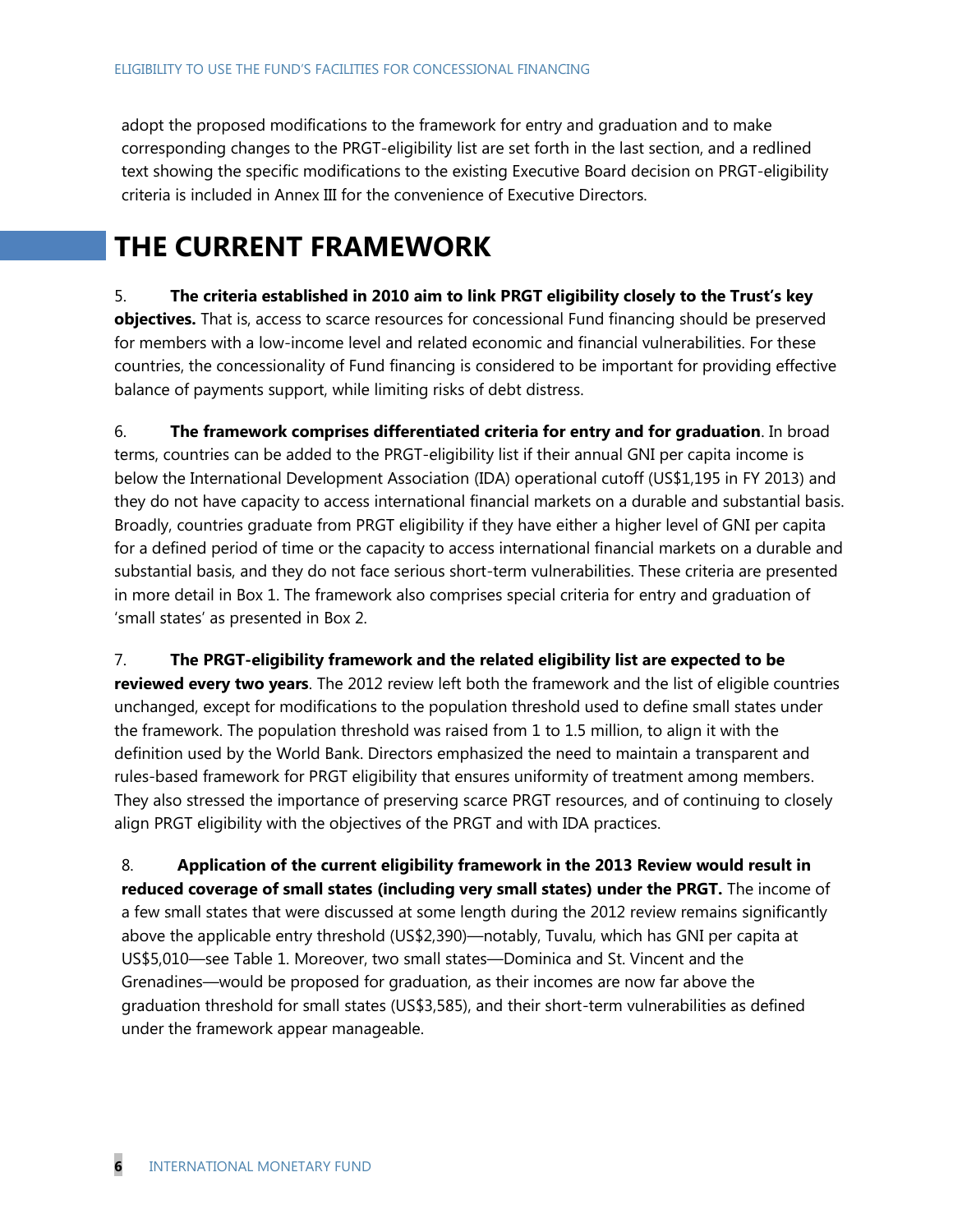### **Box 1. Criteria for Entry and Graduation from PRGT Eligibility 1/**

**Entry:** A Fund member would be added to the list of PRGT-eligible countries if: (i) its annual per capita GNI is below the operational IDA cutoff (as defined); and (ii) the sovereign does not have capacity to access international financial markets on a durable and substantial basis (as defined).

#### **Graduation:**

**Income Criterion**: The country's annual per capita GNI: (a) has been above the IDA operational cutoff for at least the last five years (for which qualifying data are available); (b) has not been on a declining trend over the same period (comparing the first and the last relevant annual data); and (c) is currently at least twice the operational IDA cutoff.

#### **Or:**

**Market Access Criterion**: The sovereign has the capacity to access international financial markets on a durable and substantial basis, as measured by one of the following two alternative tests.

 The existence of such capacity would normally be evidenced by public sector issuance or guaranteeing of external bonds or by disbursements under public and publicly guaranteed external commercial loans in international markets during at least three of the last five years (for which qualifying data are available), in a cumulative amount over that period equivalent to at least 100 percent of the country's quota at the Fund at the time of the assessment. External bonds and commercial loans issued or contracted in markets that are not integrated with broader international markets do not qualify.

 As an alternative, a country could also be deemed to meet the market access criterion if there were convincing evidence that the sovereign *could* have tapped international markets as specified above on a durable and substantial basis, even though the scale or duration of actual public sector borrowing fell short of the specified thresholds. This would be a case-specific assessment, considering such relevant factors as the volume and terms of recent actual borrowing in international markets and the sovereign credit rating.

Both tests of the market access criterion would take into account bonds/loans issued, contracted, or guaranteed by *non-sovereign* public sector debtors, where such a debtor's ability to access international markets is assessed to be an indicator of the sovereign's creditworthiness. As a further safeguard, countries would be considered candidates for graduation under the market access criterion only if: (a) their annual per capita GNI is above 80 percent of the IDA operational cutoff (based on the latest available qualifying data); and (b) their annual per capita GNI has not been on a declining trend over the last five years for which data is available (comparing the first and last relevant annual data).

#### **And:**

**Absence of serious short-term vulnerabilities**: In addition to meeting at least one of the above two criteria, the country should not face serious short-term vulnerabilities. The assessment of these vulnerabilities will require, in particular, the absence of risks of a sharp decline in income, or of a loss of market access (where relevant), and limited debt vulnerabilities, as indicated by the latest Debt Sustainability Analysis (DSA), and a confirmation that overall debt vulnerabilities remain limited, taking into account developments and prospects since such analysis. Thus, for example, a country that meets the income criterion would not be expected to graduate if there is a serious risk that its income might decline to less than twice the operational IDA cutoff. Similarly, a country that meets the market access criterion would not be expected to graduate if there is reason to believe that market access might be lost. In this context, large spreads on recent external borrowing could provide an indication of risks to prospective market access. Furthermore, debt vulnerabilities, as indicated by the most recent DSA, should be limited. For members with a LIC-DSA, the risk of external debt distress should be moderate or less, and the level of domestic debt should not give rise to serious concerns regarding debt sustainability. Finally, developments and prospects since the most recent DSA was prepared should be taken into account and should confirm that overall debt vulnerabilities remain limited.

1/ From **Eligibility to Use the Fund['s Facilities for Concessional Financing](http://www.imf.org/external/np/pp/eng/2010/011110.pdf) (2010)** and the Decision on Eligibility to Use the Fund's Facilities for Concessional Financing--PRGT-Eligibility Criteria [\(Decision No. 14521-\(10/3\)](http://www.imf.org/external/pubs/ft/sd/index.asp?decision=14521-(10/3)), January 11, 2010.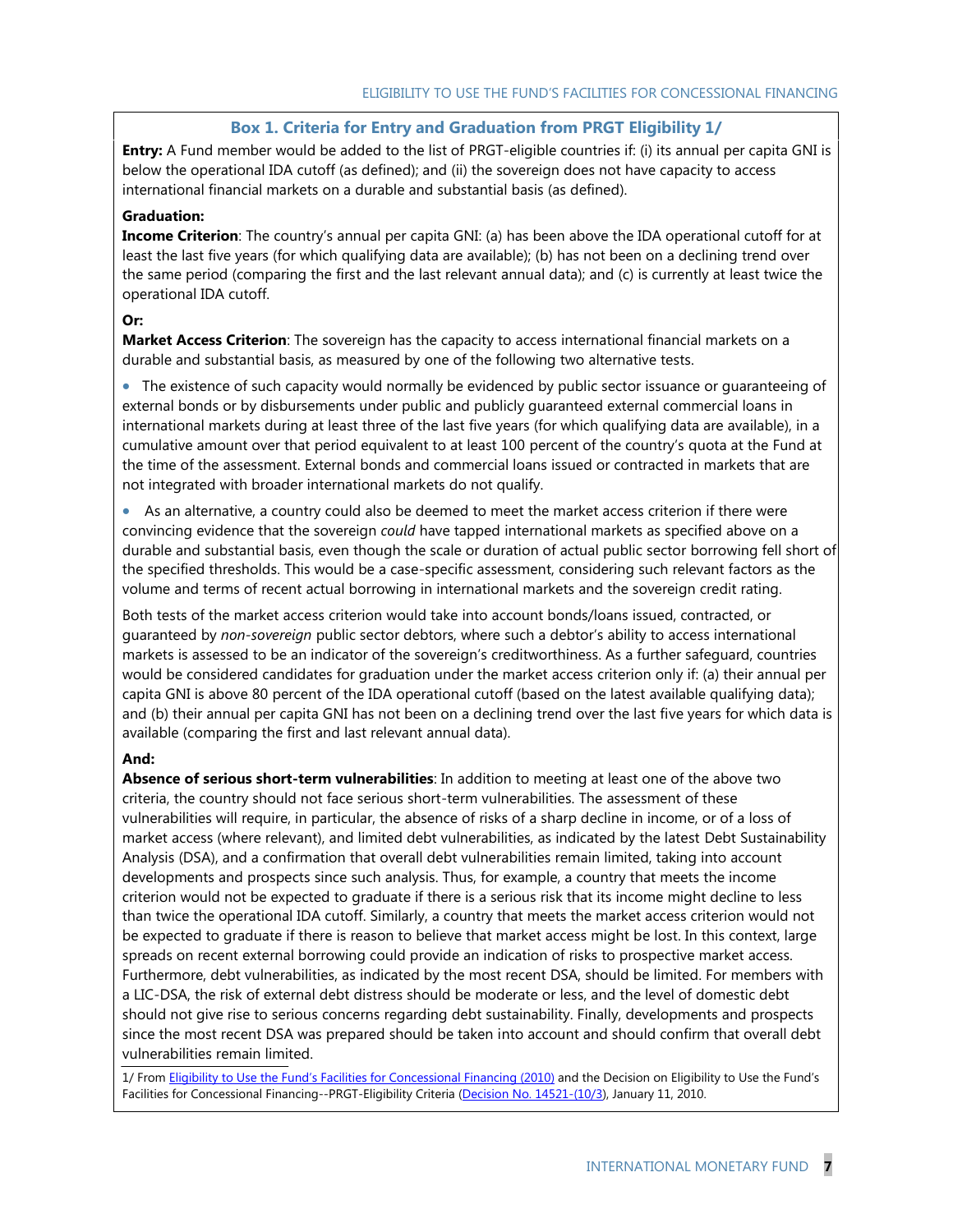### **Box 2. Entry and Graduation Criteria for Small States 1/**

**Special criteria apply for entry and graduation for small countries, defined as those with a population below 1.5 million**.

 **Entry:** Small countries that are not currently PRGT-eligible would be considered for entry to the PRGTeligibility list if: (i) the sovereign does not have capacity to access international financial markets on a durable and substantial basis (as defined in the Decision on PRGT-Eligibility Criteria); and (ii) per capita GNI is less than *twice* the IDA operational threshold.

**Graduation:** Small countries would graduate on the basis of three criteria:

*income criterion*: Their annual per capita GNI: (i) has been above the IDA operational threshold for at least the last five years (for which qualifying data are available); (ii) has not been on a declining trend in the same period (comparing the first and the last relevant annual data); and (iii) is currently at least *three* times the IDA threshold; or

 *market access criterion:* The sovereign has the capacity to access international financial markets on a durable and substantial basis, as defined in the Decision on PRGT-Eligibility Criteria; and

*absence of serious short-term vulnerabilities:* Small countries that meet either of the above two criteria would graduate if they do not face serious short-term vulnerabilities. A small country would generally not be expected to graduate if it faces serious vulnerabilities (as discussed in Box 1 above).

1/ From [Eligibility to Use the Fund's Facilities for Concessional Financing](http://www.imf.org/external/np/pp/eng/2010/011110.pdf) (2010) and [Decision No. 14521-\(10/3\)](http://www.imf.org/external/pubs/ft/sd/index.asp?decision=14521-(10/3)); and [Eligibility](http://www.imf.org/external/np/pp/eng/2012/011312.pdf)  [to Use the Fund's Facilities for Concessional Financing \(2012\)](http://www.imf.org/external/np/pp/eng/2012/011312.pdf)**.**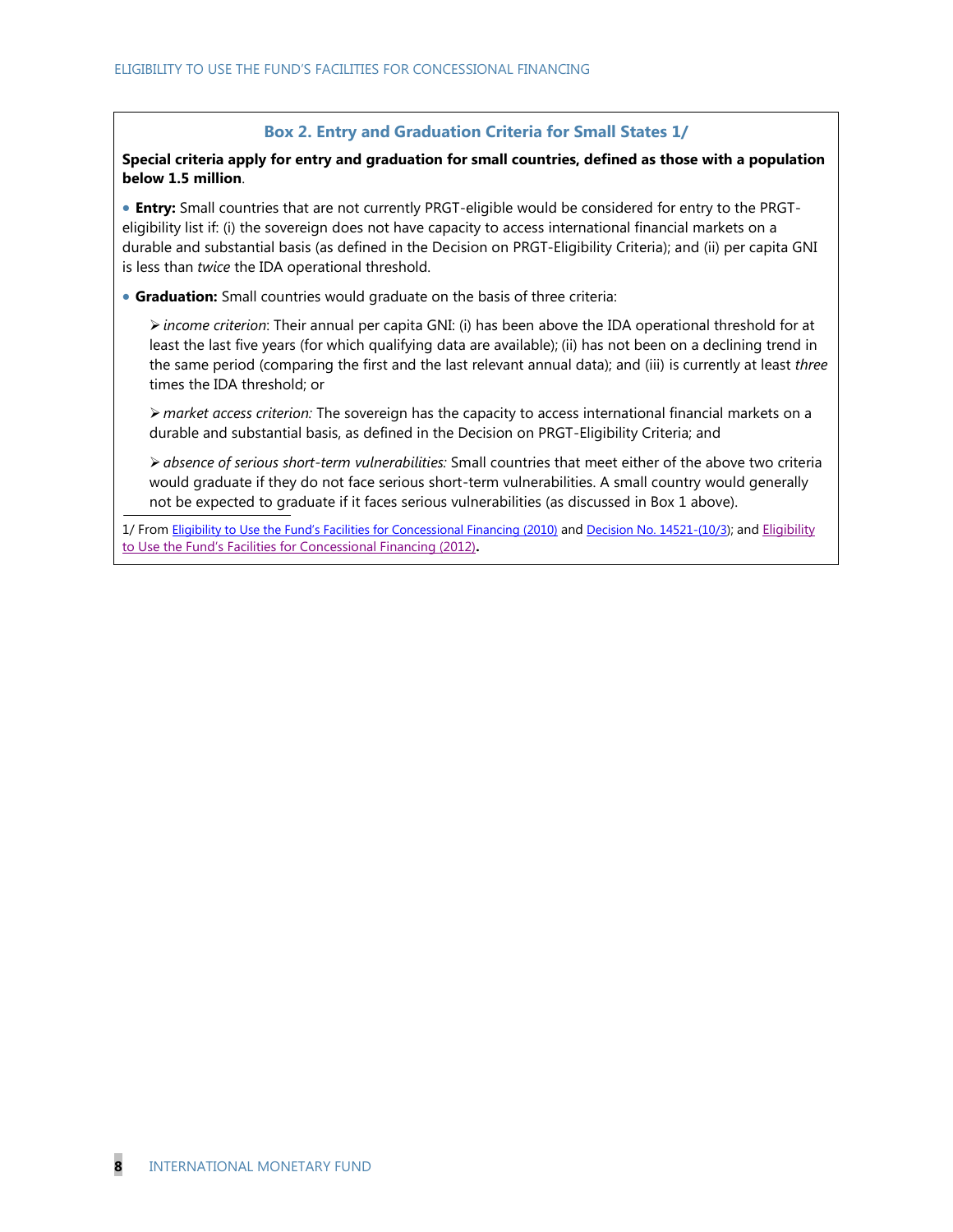| Country                                         | 2011 GNI<br>Per Capita | 2011<br>Population | Debt Distress<br>(Oct. 2012) | Country                 | 2011 GNI<br>Per Capita | 2011<br>Population | <b>Debt Distress</b><br>(Oct. 2012) |
|-------------------------------------------------|------------------------|--------------------|------------------------------|-------------------------|------------------------|--------------------|-------------------------------------|
|                                                 | (US\$)                 | (in millions)      |                              |                         | (US\$)                 | (in millions)      |                                     |
| Afghanistan, Rep. of                            | 410 1/                 | 31.08              | High                         | Madagascar              | 430                    | 21.85              | Low                                 |
| Armenia                                         | 3,360                  | 3.33               | Low                          | Malawi                  | 340                    | 16.17              | Moderate                            |
| Bangladesh                                      | 770                    | 161.32             | Low                          | Maldives                | 6,530                  | 0.33               | High                                |
| Benin                                           | 780                    | 9.91               | Low                          | Mali                    | 610                    | 15.85              | Moderate                            |
| Bhutan                                          | 2,070                  | 0.70               | Moderate                     | Mauritania              | 1,000                  | 3.26               | Moderate                            |
| <b>Bolivia</b>                                  | 2,040                  | 10.63              | Low                          | Moldova                 | 1,980                  | 3.56               | Low                                 |
| <b>Burkina Faso</b>                             | 570                    | 16.97              | Moderate                     | Mongolia                | 2,320                  | 2.80               | Low                                 |
| Burundi                                         | 250                    | 8.57               | High                         | Mozambique              | 470                    | 22.02              | Low                                 |
| Cambodia                                        | 830                    | 15.10              | Low                          | Myanmar                 | NA 1/                  |                    | 62.42 In debt distress              |
| Cameroon                                        | 1.210                  | 20.93              | Low                          | Nepal                   | 540                    | 30.49              | Moderate                            |
| Cape Verde                                      | 3,540                  | 0.52               | Low                          | Nicaragua               | 1,170                  | 5.89               | Moderate                            |
| Central African Rep.                            | 470                    | 4.74               | Moderate                     | Niger                   | 360                    | 15.09              | Moderate                            |
| Chad                                            | 690                    | 10.48              | Moderate                     | Nigeria                 | 1,200                  | 160.34             | Low                                 |
| Comoros                                         | 770                    |                    | 0.68 In debt distress        | Papua New Guinea        | 1,480                  | 6.66               | Low                                 |
| Congo, Dem. Rep. of                             | 190                    | 72.57              | High                         | Rwanda                  | 570                    | 10.21              | Moderate                            |
| Congo, Rep. of                                  | 2,270                  | 3.98               | Low                          | Samoa                   | 3,190                  | 0.18               | Moderate                            |
| Côte d'Ivoire                                   | 1,100                  | 22.69              | Moderate                     | São Tomé and Principe   | 1,360                  | 0.17               | High                                |
| Djibouti                                        | 1,270 1/               | 0.84               | High                         | Senegal                 | 1,070                  | 13.44              | Low                                 |
| Dominica                                        | 7,090                  | 0.07               | Moderate                     | Sierra Leone            | 340                    | 6.00               | Moderate                            |
| Eritrea                                         | 430                    |                    | 5.49 In debt distress        | Solomon Islands         | 1.110                  | 0.55               | Moderate                            |
| Ethiopia                                        | 400                    | 86.83              | Low                          | Somalia                 | 1/                     | 9.56               | <b>NA</b>                           |
| Gambia, The                                     | 610                    | 1.80               | High                         | South Sudan             | 984 1/                 | 8.401/             |                                     |
| Georgia                                         | 2,860                  | 4.47               | Moderate                     | St. Lucia               | 6,680                  | 0.17               | High                                |
| Ghana                                           | 1,410                  | 24.30              | Moderate                     | St. Vincent & the Gren. | 6,100                  | 0.11               | Moderate                            |
| Grenada                                         | 7,220                  | 0.10               | High                         | Sudan                   | 1,300                  | 32.66              | In debt distress                    |
| Guinea                                          | 440                    | 10.59              | Moderate                     | Tajikistan              | 870                    | 7.85               | High                                |
| Guinea-Bissau                                   | 600                    | 1.68               | Moderate                     | Tanzania                | 540                    | 42.18              | Low                                 |
| Guyana                                          | 2.900 1/               | 0.77               | Moderate                     | Timor-Leste             | 2.730 1/               | 1.09               | Low                                 |
| Haiti                                           | 700                    | 10.01              | High                         | Togo                    | 560                    | 7.14               | Moderate                            |
| Honduras                                        | 1,970                  | 8.03               | Low                          | Tonga                   | 3,580                  | 0.10               | High                                |
| Kenya                                           | 820                    | 40.91              | Low                          | Uganda                  | 510                    | 35.20              | Low                                 |
| Kiribati                                        | 2,110                  | 0.10               | High                         | Uzbekistan              | 1,510                  | 28.84              | <b>NA</b>                           |
| Kyrgyz Republic                                 | 920                    | 5.53               | Moderate                     | Vanuatu                 | 2,870                  | 0.24               | Low                                 |
| Lao P.D.R.                                      | 1,130                  | 6.29               | Moderate                     | Vietnam                 | 1,260                  | 89.32              | Low                                 |
| Lesotho                                         | 1,220                  | 1.94               | Moderate                     | Yemen                   | 1,070                  | 25.13              | High                                |
| Liberia                                         | 240                    | 3.88               | Low                          | Zambia                  | 1,160                  | 13.59              | Low                                 |
| <b>Memorandum Item</b><br>Zimbabwe              | 640 2/                 |                    |                              |                         |                        |                    |                                     |
|                                                 |                        |                    | 12.58 In debt distress       |                         |                        |                    |                                     |
| Non-eligible microstates<br>Antigua and Barbuda | 12,060                 | 0.09               |                              | Seychelles              | 11,130                 | 0.09               |                                     |
|                                                 |                        |                    |                              |                         |                        |                    |                                     |
| Marshall Islands                                | 3,910                  | 0.05               |                              | St. Kitts and Nevis     | 12,480                 | 0.06               |                                     |
| Micronesia, Fed. Sts. of                        | 2,900                  | 0.11               |                              | Tuvalu                  | 5,010                  | 0.01               |                                     |
| Palau                                           | 7,250                  | 0.02               |                              |                         |                        |                    |                                     |

Sources: Fund WEO, World Bank, World Development Indicators, and OP 3.10, Annex C, of July 2012.

 $1/$  2011 data are not available. 2010 data given for Afghanistan, Guyana, Sudan, Timor-Leste, and 2009 data for Djibouti and South Sudan.

 $^{2/2}$  Zimbabwe is not PRGT-eligible due to its removal from the PRGT-eligibility list by a Board decision in connection with its overdue obligations to the PRGT. It does not meet the graduation criteria for PRGT eligibility and, accordingly, would be expected to become PRGT-eligible if the remedial measure were lifted.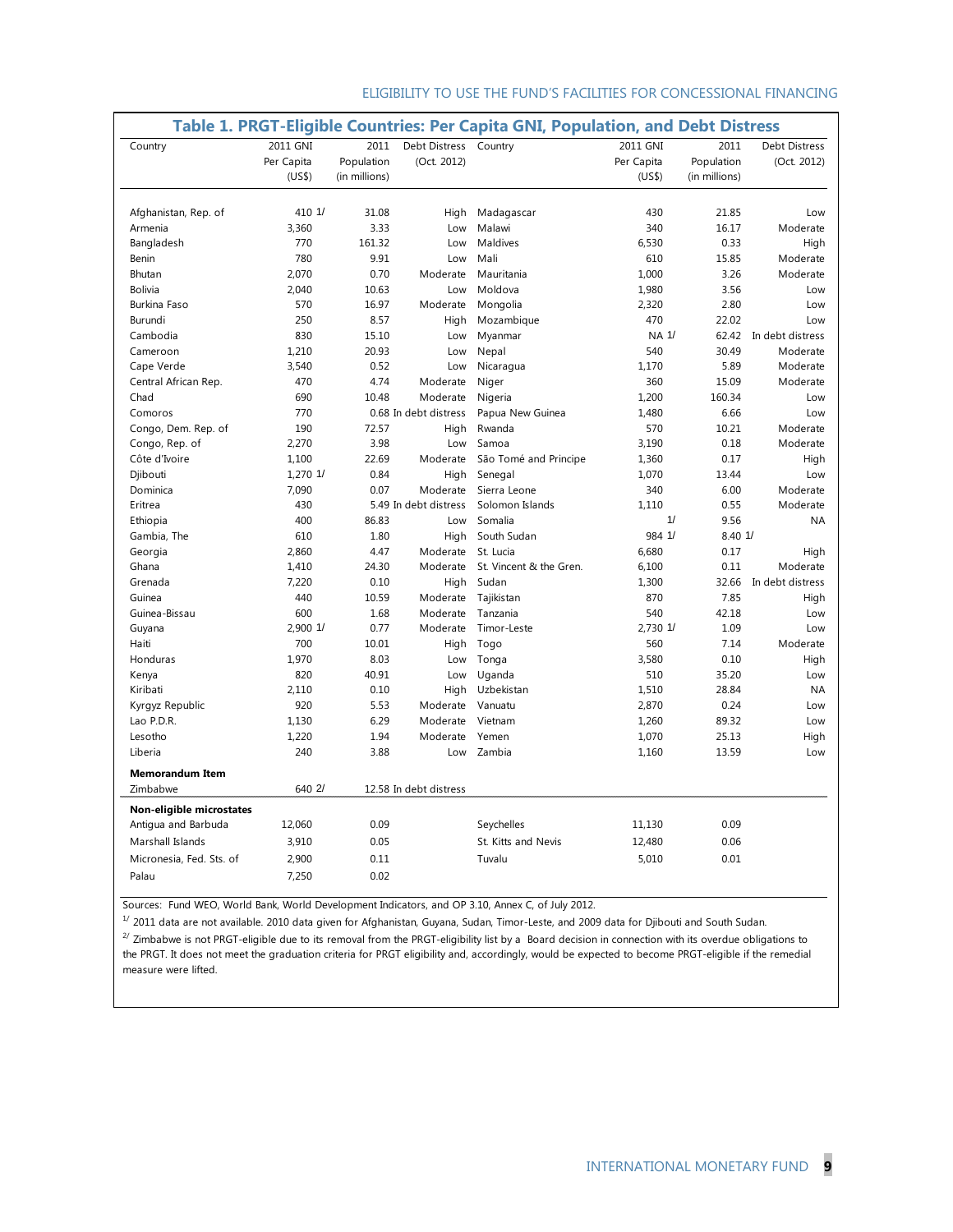|                              |                                     |       |           |                                             |                |                          |                                     | <b>Capita</b>                  |                         |                                         |       |       |                               |            |                                     |              |                  |
|------------------------------|-------------------------------------|-------|-----------|---------------------------------------------|----------------|--------------------------|-------------------------------------|--------------------------------|-------------------------|-----------------------------------------|-------|-------|-------------------------------|------------|-------------------------------------|--------------|------------------|
|                              |                                     |       |           | PPG External Bonds and Commercial Loans     |                |                          | Capita,                             | 2011 GNI<br>GNI Per Per Capita |                         | PPG External Bonds and Commercial Loans |       |       |                               | Capita,    | 2011 GNI<br>GNI Per Per Capita      |              |                  |
|                              | (Disbursements in millions of US\$) |       |           | $-$ at 80<br>Atlas Percent of<br>Cumulative |                |                          | (Disbursements in millions of US\$) |                                |                         |                                         |       |       | $-$ at 80<br>Atlas Percent of |            |                                     |              |                  |
|                              |                                     |       | 2007-2011 |                                             |                |                          | Method                              | <b>IDA</b><br>Threshold        |                         |                                         |       |       |                               |            | Cumulative<br>2007-2011<br>(in % of | Method       | IDA<br>Threshold |
|                              | 2007                                | 2008  | 2009      | 2010                                        | 2011           | Quota 2012)              | 2011                                | (US\$956)                      |                         | 2007                                    | 2008  | 2009  | 2010                          |            | 2011 Quota 2012)                    | 2011         | (US\$956)        |
| Afghanistan, Rep. of         |                                     |       |           |                                             |                |                          | 410                                 |                                | Madagascar              |                                         | 0.1   | J.    | 0.1                           |            | 0.1                                 | 430          |                  |
| Armenia                      |                                     |       |           |                                             | 2.4            | 1.7                      | 3360<br>770                         | v                              | Malawi<br>Maldives      | 28.6                                    | 47.4  | 4.6   | 34.0                          | i.<br>33.2 | ż.<br>963.0                         | 340<br>6530  | $\checkmark$     |
| Bangladesh                   |                                     |       |           |                                             | $\overline{a}$ | ÷.                       | 780                                 |                                | Mali                    |                                         |       | 2.5   | 0.0                           | 0.0        | 1.8                                 | 610          |                  |
| Benin                        |                                     |       |           |                                             | ÷              |                          |                                     |                                |                         |                                         | 0.02  | ä,    |                               |            |                                     |              |                  |
| Bhutan                       |                                     |       |           |                                             |                | $\overline{\phantom{a}}$ | 2070                                | v                              | Mauritania              |                                         |       |       |                               |            | 0.0<br>2.1                          | 1000         |                  |
| Bolivia<br>Burkina Faso      | 9.9                                 | 66.3  | 7.0       |                                             | 66.4           | 56.8                     | 2040<br>570                         |                                | Moldova<br>Mongolia     | 75.0                                    |       |       |                               | 4.0        | 95.5                                | 1980<br>2320 | v                |
| Burundi                      |                                     |       |           | J.                                          | ÷.             | ÷.                       | 250                                 |                                | Mozambique              |                                         |       |       | 50.6                          | 140.1      | 109.3                               | 470          |                  |
| Cambodia                     |                                     |       |           | ł,                                          |                |                          | 830                                 |                                | Myanmar                 |                                         |       |       |                               |            |                                     | <b>NA</b>    |                  |
| Cameroon                     |                                     |       | 7.8       | 6.1                                         | 4.7            | 6.5                      | 1210                                | u                              | Nepal                   |                                         |       |       |                               |            |                                     | 540          |                  |
|                              |                                     |       |           |                                             | 9.8            | 56.7                     | 3540                                |                                | Nicaragua               |                                         |       |       |                               |            |                                     | 1170         |                  |
| Cape Verde                   |                                     |       |           |                                             |                |                          | 470                                 | $\checkmark$                   |                         |                                         |       |       |                               |            |                                     | 360          | $\checkmark$     |
| Central African Rep.<br>Chad |                                     |       |           |                                             |                |                          | 690                                 |                                | Niger<br>Nigeria        | 18.2                                    | 23.6  |       |                               | 500.0      | 20.1                                | 1200         |                  |
| Comoros                      |                                     |       |           |                                             |                | ÷,                       | 770                                 |                                | Papua New Guinea        |                                         |       |       |                               |            |                                     | 1480         | $\checkmark$     |
| Congo, Dem. Rep. of          |                                     |       |           |                                             | ٠              | ÷,                       | 190                                 |                                | Rwanda                  |                                         |       |       |                               |            |                                     | 570          |                  |
| Congo, Rep. of               |                                     |       |           | ÷,                                          | 37.7           | 29.0                     | 2270                                | v                              | Samoa                   |                                         |       |       |                               |            |                                     | 3190         |                  |
| Côte d'Ivoire                |                                     |       |           | 0.2                                         |                | 0.0                      | 1100                                |                                | São Tomé & Príncipe     |                                         |       |       |                               |            | ż.                                  | 1360         |                  |
| Djibouti                     |                                     |       |           | ÷.                                          |                | ÷,                       | 1270                                | ٠                              | Senegal                 |                                         |       | 200.0 |                               | 500.0      | 281.5                               | 1070         |                  |
| Dominica                     |                                     | 1.7   |           | ÷.                                          | ÷              | 13.7                     | 7090                                |                                | Sierra Leone            |                                         |       |       |                               |            |                                     | 340          |                  |
| Eritrea                      |                                     |       |           |                                             |                |                          | 430                                 |                                | Solomon Islands         |                                         |       |       |                               |            |                                     | 1110         |                  |
| Ethiopia                     |                                     | ÷.    | J.        | 304.9                                       | 473.8          | 379.0                    | 400                                 |                                | Somalia                 |                                         |       |       |                               |            |                                     | <b>NA</b>    |                  |
| Gambia, The                  |                                     | 1.5   | 0.8       | 6.4                                         | ÷,             | 18.2                     | 610                                 |                                | South Sudan             |                                         |       |       |                               |            |                                     | 984          |                  |
| Georgia                      |                                     | 500.0 | 250.5     | 413.6                                       | 500.0          | 720.4                    | 2860                                | u                              | St. Lucia               |                                         |       | 3.4   |                               |            | 14.4                                | 6680         |                  |
| Ghana                        | 828.5                               | 101.4 | 273.9     | 297.5                                       | 504.3          | 353.6                    | 1410                                | $\checkmark$                   | St. Vincent & the Gren. |                                         | 16.0  |       |                               |            | 125.4                               | 6100         |                  |
| Grenada                      |                                     |       |           |                                             |                |                          | 7220                                | $\checkmark$                   | Sudan                   |                                         |       |       |                               |            |                                     | 1300         |                  |
| Guinea                       | 2.2                                 |       |           |                                             |                | 1.4                      | 440                                 |                                | Tajikistan              |                                         |       |       |                               |            | Î.                                  | 870          |                  |
| Guinea-Bissau                |                                     |       |           |                                             |                |                          | 600                                 |                                | Tanzania                | 3.1                                     |       |       | 17.3                          | 303.6      | 106.0                               | 540          |                  |
| Guyana                       |                                     |       |           |                                             |                | ÷,                       | 2900                                | u                              | Timor-Leste             |                                         |       |       |                               |            | ż.                                  | 2730         |                  |
| Haiti                        |                                     |       |           |                                             |                | ×                        | 700                                 |                                | Togo                    |                                         |       |       |                               |            |                                     | 560          |                  |
| Honduras                     | 0.1                                 |       | 50.0      |                                             | ÷,             | 25.2                     | 1970                                | $\checkmark$                   | Tonga                   |                                         |       |       | 0.2                           |            | 2.3                                 | 3580         |                  |
| Kenya                        |                                     |       |           | 1.5                                         | 14.1           | 3.7                      | 820                                 |                                | Uganda                  |                                         |       |       |                               |            | ÷.                                  | 510          |                  |
| Kiribati                     |                                     |       |           |                                             |                |                          | 2110                                | v                              | Uzbekistan              | 19.9                                    | 37.3  | 0.7   | 14.9                          | 76.1       | 35.2                                | 1510         |                  |
| Kyrgyz Republic              |                                     |       |           |                                             |                |                          | 920                                 |                                | Vanuatu                 |                                         |       |       |                               |            |                                     | 2870         |                  |
| Lao P.D.R.                   |                                     |       |           |                                             |                |                          | 1130                                |                                | Vietnam                 | 433.4                                   | 596.8 | 626.6 | 1917.6                        | 642.2      | 595.5                               | 1260         |                  |
| Lesotho                      |                                     |       |           |                                             |                |                          | 1220                                |                                | Yemen                   |                                         |       |       |                               |            |                                     | 1070         |                  |
| Liberia                      |                                     |       |           |                                             |                |                          | 240                                 |                                | Zambia                  |                                         |       |       |                               |            |                                     | 1160         |                  |
|                              |                                     |       |           |                                             |                |                          |                                     |                                |                         |                                         |       |       |                               |            |                                     |              |                  |
| <b>Memorandum Item</b>       |                                     |       |           |                                             |                |                          |                                     |                                |                         |                                         |       |       |                               |            |                                     |              |                  |
| Zimbabwe                     |                                     |       |           | 0.3                                         |                | 0.0                      | 640                                 |                                |                         |                                         |       |       |                               |            |                                     |              |                  |
| Non-eligible microstates     |                                     |       |           |                                             |                |                          |                                     |                                |                         |                                         |       |       |                               |            |                                     |              |                  |
| Antiqua and Barbuda          |                                     |       |           |                                             |                |                          | 12060                               | $\checkmark$                   | Seychelles              | 139.6                                   | 79.9  | 9.1   | 15.6                          |            | 1457.9                              | 11130        |                  |
| Marshall Islands             |                                     |       |           |                                             |                |                          | 3910                                | $\checkmark$                   | St. Kitts and Nevis     |                                         |       |       | 0.1                           | 3.1        | 23.2                                | 12480        | $\checkmark$     |
| Micronesia, Fed. Sts. of     |                                     |       |           |                                             |                |                          | 2900                                | $\checkmark$                   | Tuvalu                  |                                         |       |       |                               |            |                                     | 5010         | $\checkmark$     |
| Palau                        |                                     |       |           |                                             |                |                          | 7250                                | v                              |                         |                                         |       |       |                               |            |                                     |              |                  |

# **THE SPECIAL PROVISIONS FOR SMALL STATES**

9. **In discussing the** *2012 Review of PRGT Eligibility***, Executive Directors called for further analysis of the vulnerabilities and economic challenges facing small states**. A paper (SM/13/43) on this topic was discussed by the Executive Board on March 11, and this review of PRGT Eligibility builds on its findings.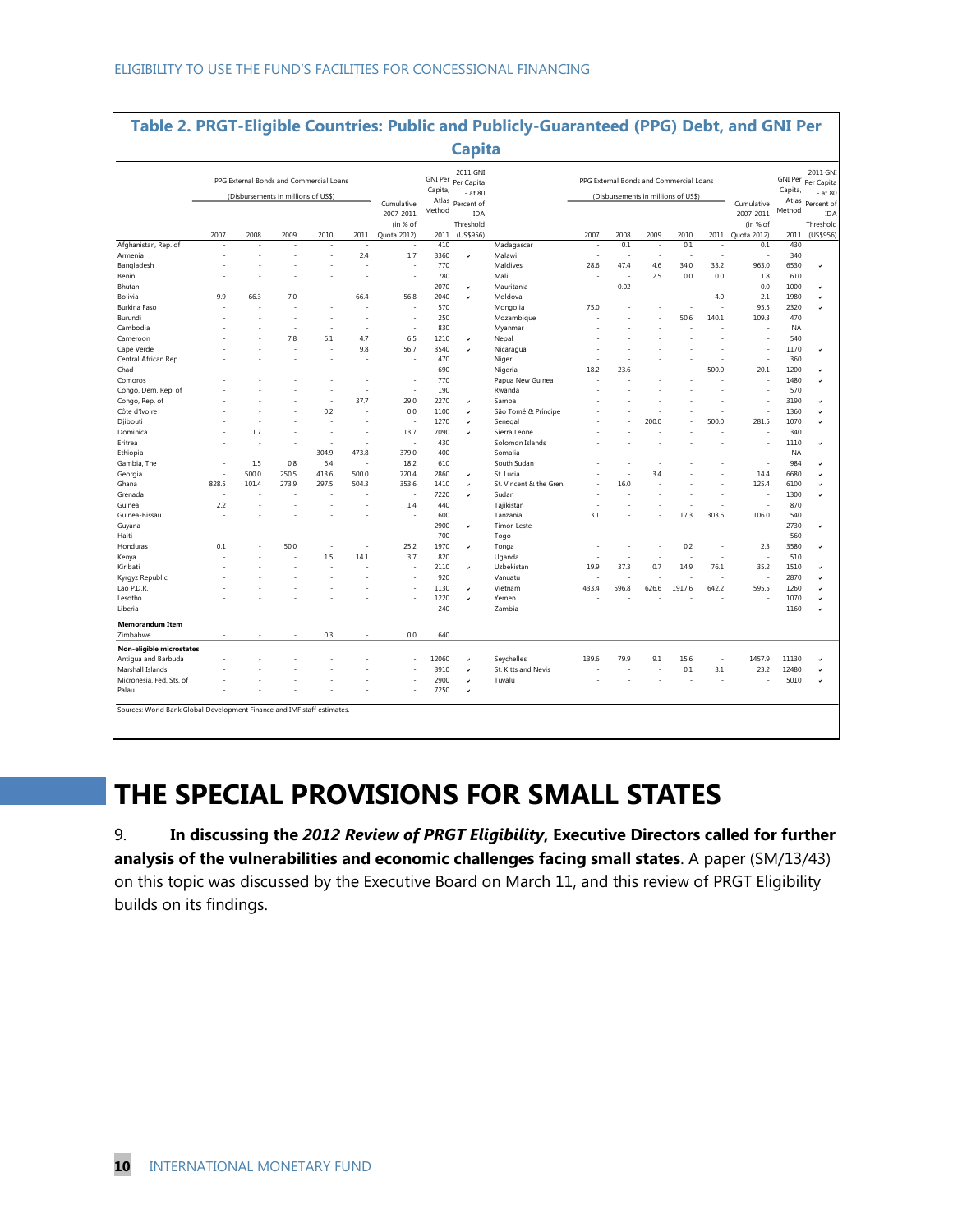### **Box 3. Key Findings of** *Macroeconomic Issues in [Small States and Implications for Fund](http://www.imf.org/external/np/pp/eng/2013/022013.pdf)  [Engagement](http://www.imf.org/external/np/pp/eng/2013/022013.pdf) (2013)*

 Small states share intrinsic characteristics that can translate into special challenges for their development. One of these is that diseconomies of scale in providing public goods and services can limit institutional capacity.

 Small states are observed to have higher overall expenditure-to-GDP ratios and higher wage bills, which may reflect these diseconomies of scale in the public sector. A higher dependence on trade taxes may be due to higher trade openness, combined with a limited capacity to implement more broad-based tax systems.

 Unlike earlier studies on small states, emerging evidence suggests that relative growth performance of small states has deteriorated recently, particularly since the late 1990s. The most dramatic relative decline in growth performance was seen in micro states (states with a population of less than 200,000 people).

 Small states' social indicators (such as the Human Development Index) are broadly consistent with levels typically observed in larger countries with similar income levels.

 Small states' fiscal and external accounts have been more volatile and this may have contributed to a build-up of public debt.

 Financial sector development may have a particularly important role to play in helping to manage macroeconomic volatility as well as fostering growth.

 Small states use Upper-Credit Tranche (UCT) Fund facilities infrequently, but are frequent users of Fund emergency assistance in response to natural disasters.

10. **The analytical work on small states confirms the rationale for their exceptional treatment in the PRGT-eligibility framework.** The recent Board paper confirmed the relative

volatility of small states' fiscal and external accounts (see Box 3)—this was a key reason for introducing special criteria for small states when the current PRGT-eligibility framework was introduced in 2010 (see [Eligibility to Use the Fund's Facilities for Concessional Financing \(20](http://www.imf.org/external/np/pp/eng/2010/011110.pdf)10), Box 2). Higher volatility can translate into increased and more frequent financing needs in economic downturns. While in principle macroeconomic policies could aim to build higher policy buffers in anticipation of shocks, in practice this may be more difficult to achieve in low-income small states than in larger LICs, in light of weak institutional capacity, pressing spending needs, and limited scope for additional revenue mobilization. More favorable financing terms for these small states help ensure support for their development goals while maintaining sustainable debt positions, especially when the provision of such financing would be conditioned to the countries' commitment to implement stabilizing macroeconomic policies. The special criteria for small countries mirror the ‗small island economies exception' applied by the World Bank in determining eligibility for IDA (see Box 4). A recent (October 2012) review of IDA graduation policies confirmed that the special treatment for these countries under IDA remains appropriate. $1$ 

 $\overline{a}$ 

<sup>&</sup>lt;sup>1</sup> See [http://documents.worldbank.org/curated/en/2012/10/16875049/review-idas-graduation-policy,](http://documents.worldbank.org/curated/en/2012/10/16875049/review-idas-graduation-policy) page 26.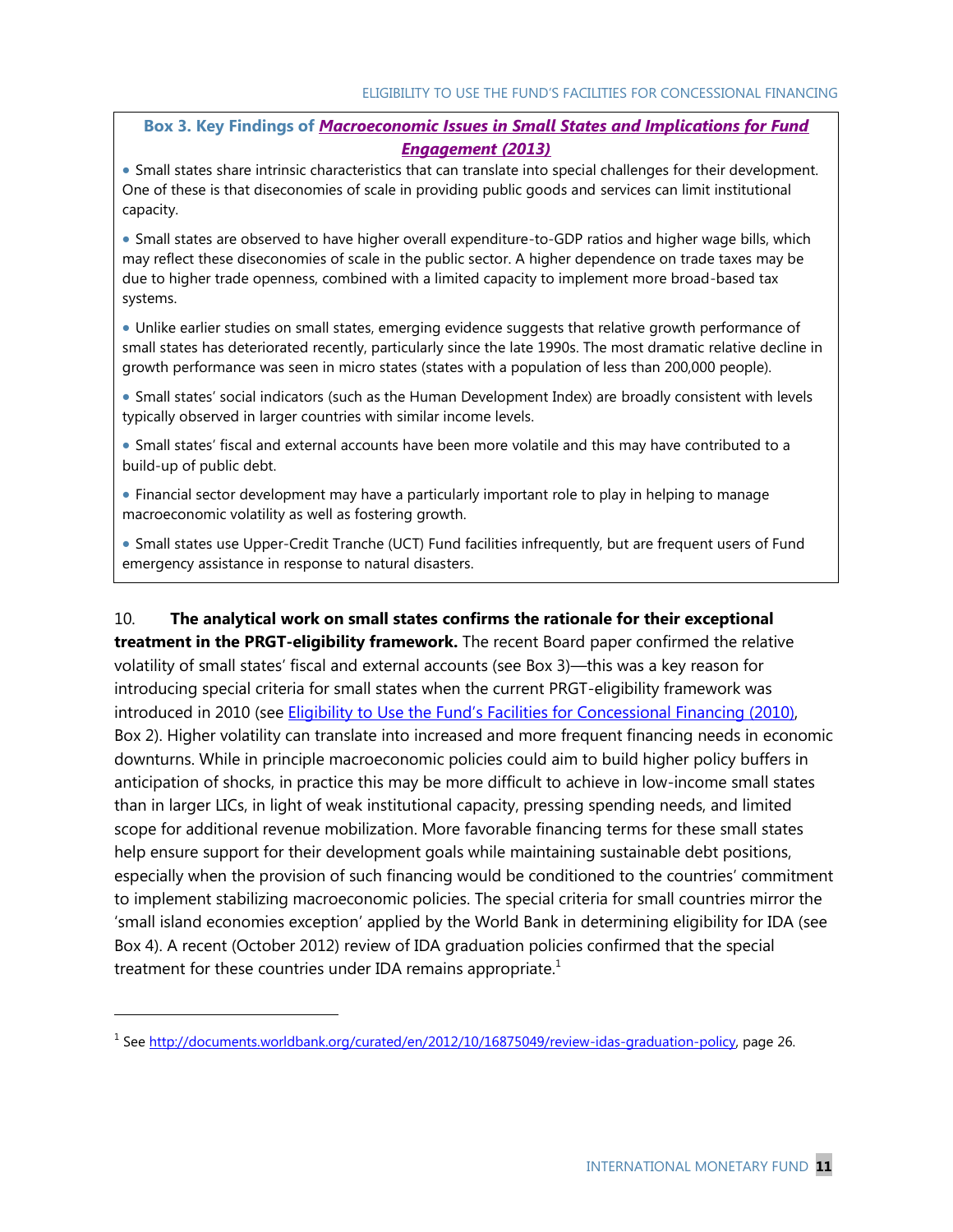### 11. **After careful consideration, staff's conclusion is that GNI per capita remains the best indicator of relative poverty for the PRGT-eligibility framework—including for small states**.

Recent analytical work on small states by the staff found that other social development indicators do not convey a significantly different picture than per capita income (see Box 3). The Figure highlights the relationship between GNI per capita and one such social indicator—the Human Development Index (HDI)—and shows that for small states, GNI does not consistently show a higher level of development than the HDI. The recent review of IDA graduation policies likewise examined the feasibility of using alternative



Note: The adjusted Human Development Index (HDI) removes the income (GNI per capita) component from the HDI, computed by the Fund staff based on the methodology described in 2011 Report Technical notes, available at http://hdr.undp.org/en/statistics/hdi/.

measures of relative poverty to complement the per capita-income criterion in some depth, and found that this would be difficult to implement. From an operational perspective, per capita GNI has two advantages over other indicators as a criterion for PRGT eligibility. First, the data are prepared according to a transparent, well-established and well-documented procedure, available for a large group of countries, and published on a predictable annual timetable. Second, given that it continues to be the single most important determinant of IDA eligibility, its use is consistent with the Board's desire to keep PRGT eligibility closely aligned with IDA practices. In sum, staff recommends maintaining the central role for GNI per capita in the PRGT-eligibility framework, including for small states.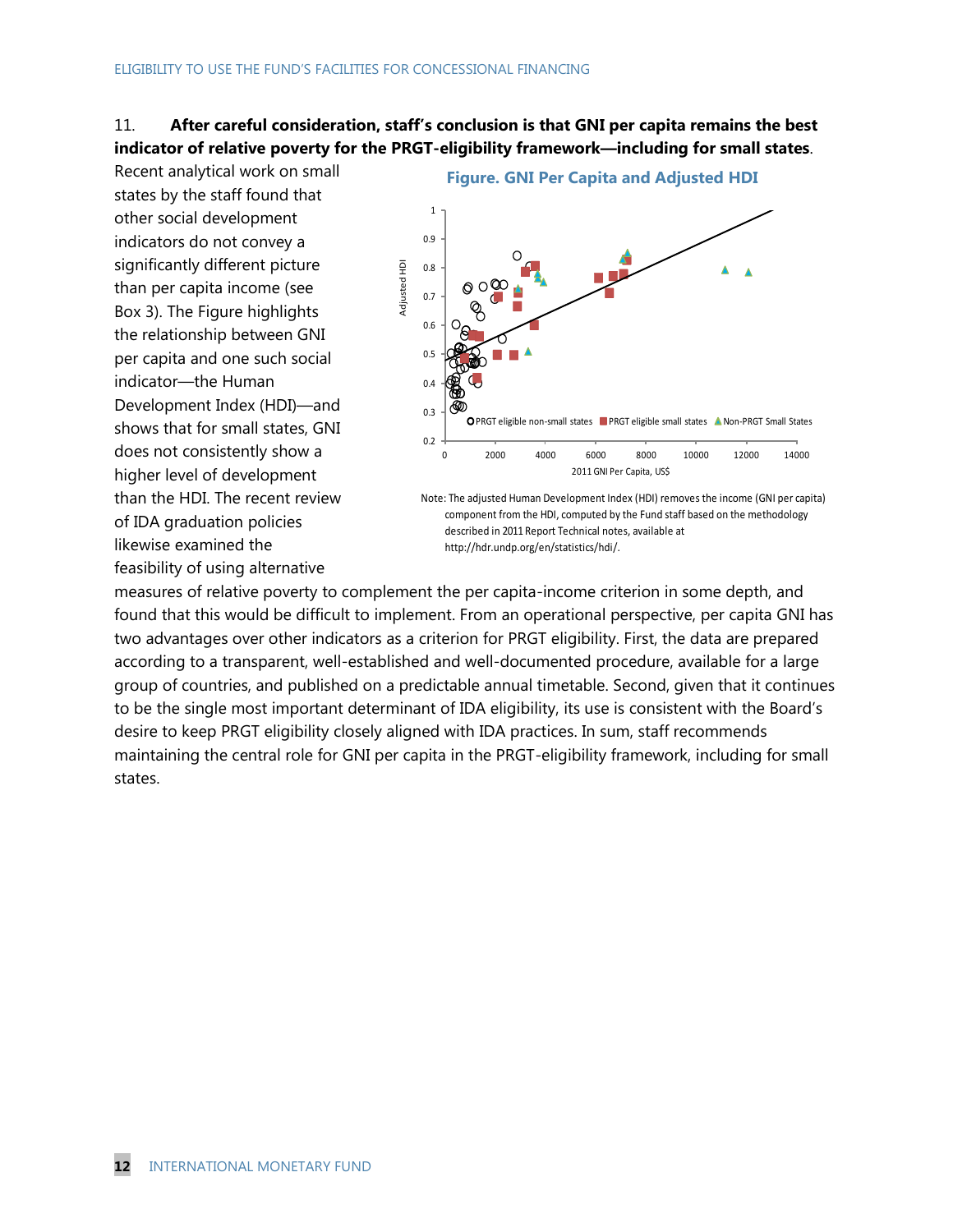### **Box 4. Eligibility for IDA, the Small Island Exception, and the 2012 Review of IDA's Graduation Policy**

Relative poverty (per capita income below an agreed threshold) and the absence of creditworthiness are the main determinants of eligibility for IDA. Currently, there are a total of 81 IDA-eligible countries, of which 65 are IDA-only and 16 are blend countries (those who have limited access to International Bank for Reconstruction and Development or IBRD). With the exception of South Sudan (which is expected to gain IDA eligibility shortly), all currently PRGT-eligible countries are also IDA-eligible.

Graduation from IDA is a flexible process that typically extends over several years and relies on a careful caseby-case analysis, to avoid premature graduation and reversals back to IDA. The current process begins with a positive assessment of creditworthiness and reclassification of a country from IDA-only to blend. The assessment of creditworthiness evaluates eight different components: (i) political risk; (ii) external debt and liquidity; (iii) fiscal policy and public debt burden; (iv) balance of payment risks; (v) economic structure and growth prospects; (vi) monetary and exchange rate policy; (vii) financial sector risks; and (viii) corporate sector debt. The graduation process is normally triggered when a blend country exceeds the IDA operational cutoff for at least two consecutive years—after that the expectation is that countries will transition from blend status to IBRD-only borrower 'within a reasonable timeframe' (which may span several years).

**Small island economy exception:** Since 1985, small island economies with marginal creditworthiness have been granted exceptional access to IDA resources even when their GNI per capita exceeds the IDA threshold and, in some cases, even if they have access to IBRD or to market financing. At present, 13 countries are IDA eligible under the small island exception, five of which are IDA/IBRD blend countries.<sup>2/</sup> The small island exception was introduced to reflect the view that these members face a range of challenges that are typical of LICs, such as export concentration, small domestic markets, high infrastructure costs, limited skill base, weak institutions, geographic isolation, lack of natural resources, lack of access to credit, and vulnerability to natural disasters.

**October 2012 Review of IDA's Graduation Policy.**<sup>1</sup> Key findings included that:

 Graduation should remain based on case-by-case evaluations**—**a mechanistic approach needs to be avoided;

The rationale for the different treatment of small island economies remains valid;

 Using alternative measures of relative poverty to complement the per capita-income criterion would be difficult to implement, owing to design issues (i.e., what dimensions of poverty and social indicators to include), as well as statistical and data problems.

<sup>1/</sup> Se[e http://documents.worldbank.org/curated/en/2012/10/16875049/review-idas-graduation-policy](http://documents.worldbank.org/curated/en/2012/10/16875049/review-idas-graduation-policy).

<sup>2/</sup> Kiribati, Maldives, Marshall Islands, Micronesia, Samoa, Tonga, Tuvalu, Vanuatu, Dominica, Grenada, Cape Verde, St. Lucia, and St. Vincent and the Grenadines. The last five are blend countries.

### 12. **Staff's recent analytical work on small states suggests that microstates face**

**particularly severe challenges.** [Macroeconomic Issues in Small States and Implications for Fund](http://www.imf.org/external/np/pp/eng/2013/022013.pdf)  [Engagement \(2013\)](http://www.imf.org/external/np/pp/eng/2013/022013.pdf) defines microstates as those with a population below 200,000 people—a threshold that has been used in the literature. These countries were found to be prone to even greater volatility than other small states in their fiscal and external accounts. Moreover, the various diseconomies of small scale that are characteristic of small states in general are inevitably more pronounced in microstates—which means that the capacity of these countries to cope with external shocks (whether economic or natural) is particularly constrained.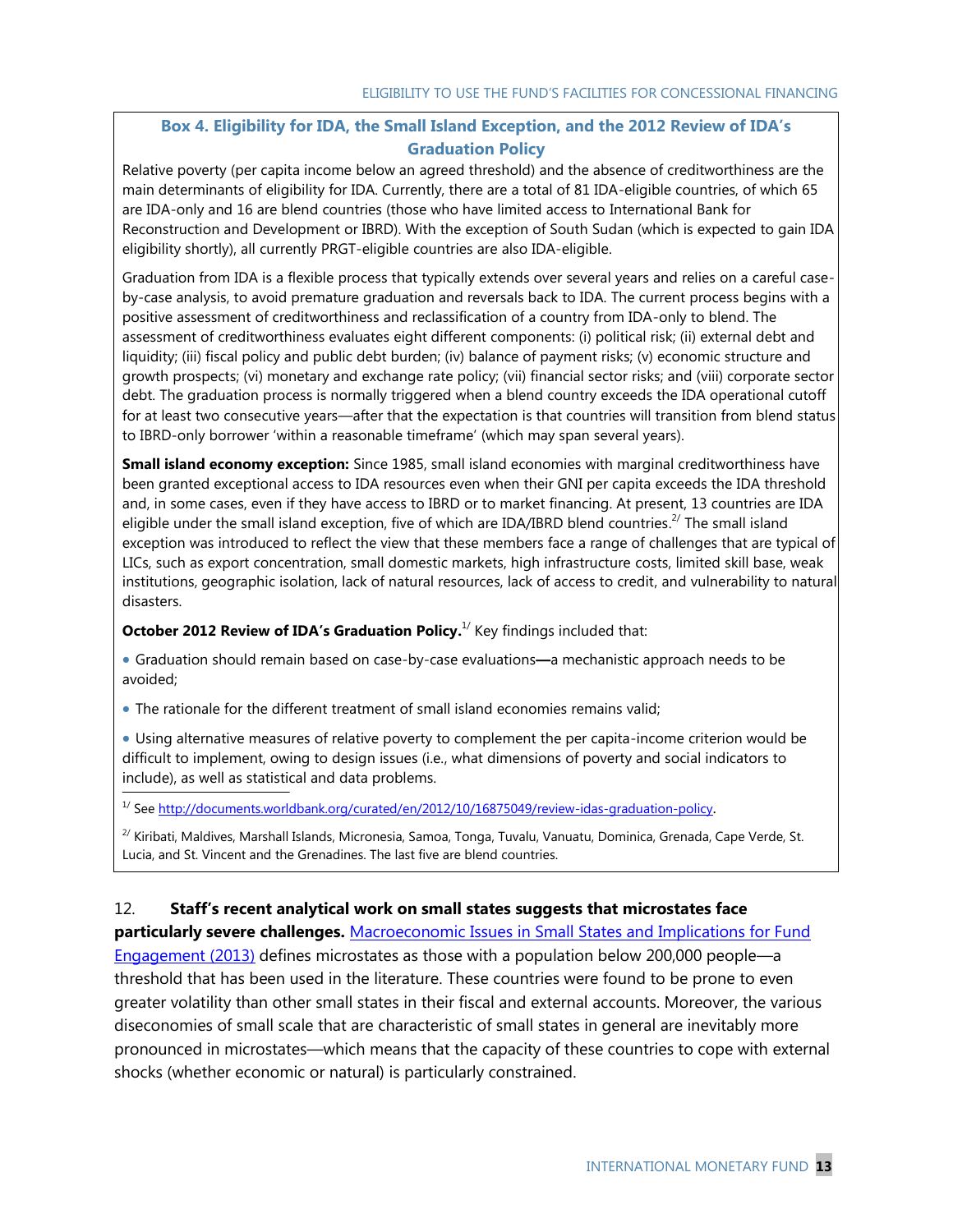13. **In light of their special challenges, staff proposes to set higher income-related thresholds for microstates than for other small states, both for PRGT entry and graduation.** In particular, a graduation threshold for income for microstates could be set at double that of small states (i.e., at least six times the IDA threshold, or US\$7,170 in this review), with an entry threshold just below that (i.e., less than five times the IDA threshold, or US\$5,975) (paragraphs 1(B)(1) (c) and 1(A)(i)(c) of the decision on the PRGT-eligibility criteria with the proposed modifications). With these thresholds, Marshall Islands, Micronesia, and Tuvalu would meet the entry criteria for PRGT eligibility. Moreover, Dominica and St. Vincent and the Grenadines would no longer meet the income criterion for graduation. With the new graduation threshold, only one currently eligible microstate (Grenada) would still have a per capita GNI above the graduation threshold—but it would not graduate as it is currently assessed at high risk of debt distress. The proposed higher income thresholds for microstates would align PRGT eligibility with IDA eligibility, as all three entrants are currently IDA eligible (as are the two microstates for which the graduation threshold would no longer be met). The impact on the demand for the Fund's concessional resources is expected to be minimal, in light of the very small quota of the microstates (see below).

# **THE 'VULNERABILITIES' CRITERION**

14. **Under the current framework, members can only graduate from PRGT eligibility in the absence of serious short-term vulnerabilities**. The definition of these vulnerabilities is broad, which has prevented the graduation of members that met the income criterion for graduation but not the "absence of vulnerabilities" criterion.<sup>2</sup> Under the current framework, a country that meets the income criterion would not be expected to graduate if there is a serious risk of a sharp decline in a member's income, to a level below the applicable graduation threshold. Similarly, a country that meets the market access criterion would not be expected to graduate if there is reason to believe that market access might be lost. Furthermore, debt vulnerabilities, as indicated by the most recent DSA, should be limited. At the time of the *2012 Review of PRGT Eligibility*, Directors called for a careful assessment of the 'vulnerabilities' criterion in the context of the 2013 Eligibility Review. Options that could be considered to limit the scope of the 'absence of vulnerabilities' criterion include (i) introducing income ceilings beyond which members graduate irrespective of their vulnerabilities, or (ii) focusing on debt vulnerabilities only, since this measure would relate directly to members' ability to use GRA resources without jeopardizing their debt sustainability.

15. **In the view of the staff, it is critical to maintain a degree of flexibility and room for country-specific evaluation in determining readiness for graduation from the PRGT**. The current broad definition of absence of serious short-term vulnerabilities leaves some room for judgment by the Executive Board based on relevant considerations in graduating members from the PRGT-eligibility list, and in the view of the staff, it is important to keep this element of the

<sup>&</sup>lt;u>2</u><br><sup>2</sup> Six members (Armenia, Dominica, Georgia, Grenada, Maldives, and St. Vincent and the Grenadines) met the income criteria in both the 2010 and the 2012 eligibility review but still could not graduate owing to serious short-term vulnerabilities.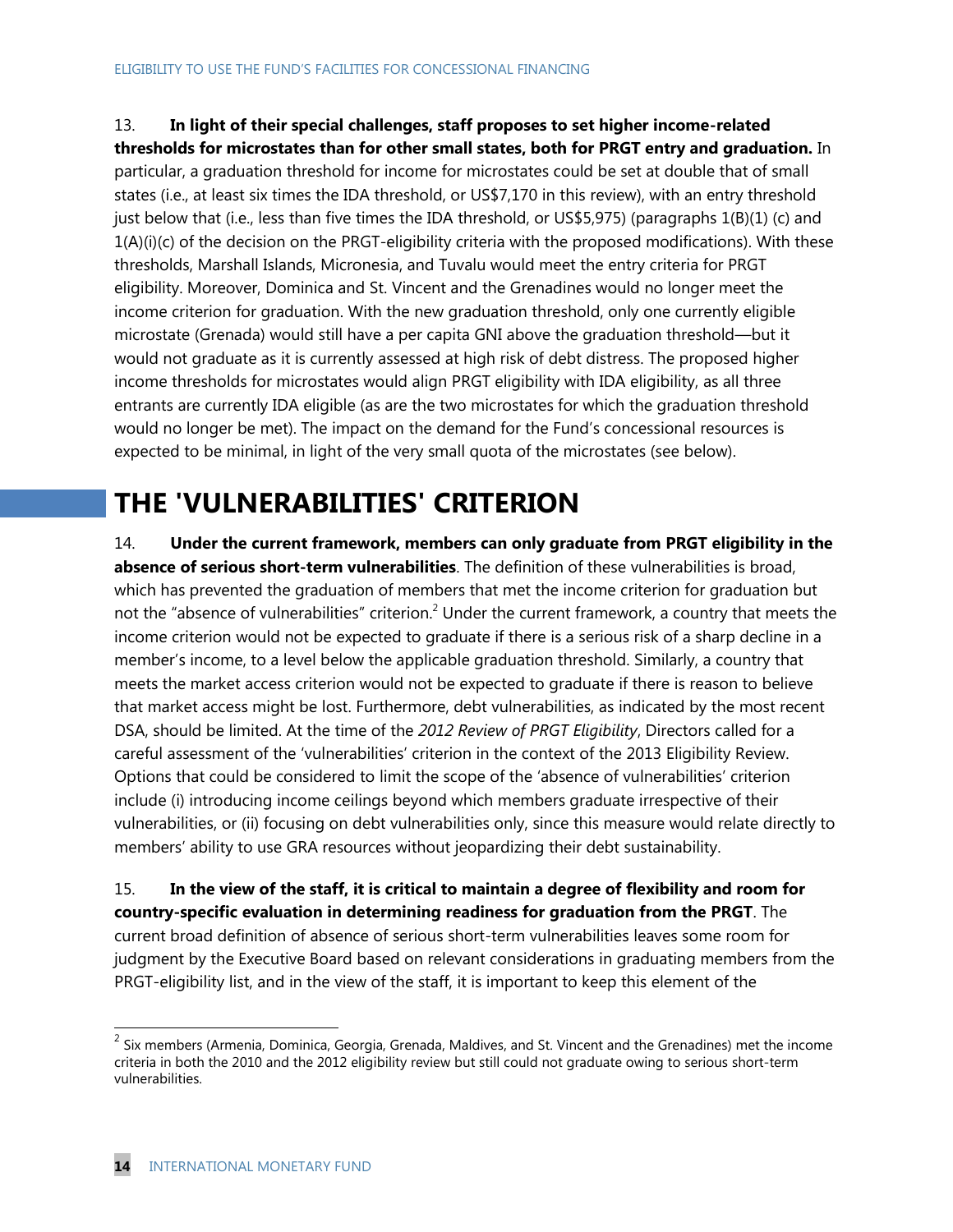framework. Without it, in future reviews, members that meet the income or market access criterion for graduation by a narrow margin could ‗automatically' graduate, even when relevant considerations seem to indicate that such graduation would be premature. The recent review of IDA graduation policies also concluded that a mechanistic approach needs to be avoided, and that graduation should remain based on case-by-case evaluations. Hence, maintaining the 'absence of vulnerabilities' criterion in its current form will also help keep the PRGT-eligibility framework aligned with IDA practices.

16. **Staff therefore proposes to maintain the 'absence of serious short-term vulnerabilities' criterion in its current form.** To modify it with the introduction of an income ceiling beyond which members would graduate irrespective of their short-term vulnerabilities would have two main drawbacks: (i) it would reduce or eliminate the scope for country-specific evaluations and judgment; and (ii) such a ceiling would likely become a new focal point in the discussion on PRGT eligibility, making it more difficult to graduate members that meet the income criterion (but are not yet at the level of the new ceiling). Similarly, focusing solely on debt vulnerabilities would reduce both the scope for judgment and safeguards against the risk of reverse graduation. For example, if debt vulnerability were the only criterion, Vietnam would now be proposed for graduation in this review of eligibility, despite current signs of weakening prospects for future access of international financial markets.

17. **The application of the 'absence of vulnerabilities' criterion in its current form is conducive to the graduation of two members in this review of PRGT eligibility.** As will be discussed below, under the current definition of the ‗absence of vulnerabilities' criterion, Armenia and Georgia are ready to graduate in the 2013 round. This illustrates that the broad definition of vulnerabilities under the framework does not preclude graduation when members are ready for it.

# **MARKET ACCESS**

18. **Staff proposes to introduce differentiation between the entry and the graduation thresholds for market access.** The motivation is to better align the market access criterion with the income criterion under the framework, and build further safeguards against the risks of 'reverse graduation.' As in the case of the income thresholds used under the framework (for non-small states), the market access graduation level could be set at double the entry level. The minimum level of actual market access required for graduation could remain at 100 percent of quota cumulatively (where "access" is measured over the last five years for which qualifying data (as presently defined) are available, and access must be present during at least three of those five years), or convincing evidence must exist that the sovereign could have tapped the international markets as set forth the decision on the PRGT-eligibility criteria. On the entry side of the framework, countries with access of at least 50 percent cumulatively (with access required during at least two of these five years) would be considered as having market access (paragraph 1(C)(1) of the revised PRGT-eligibility framework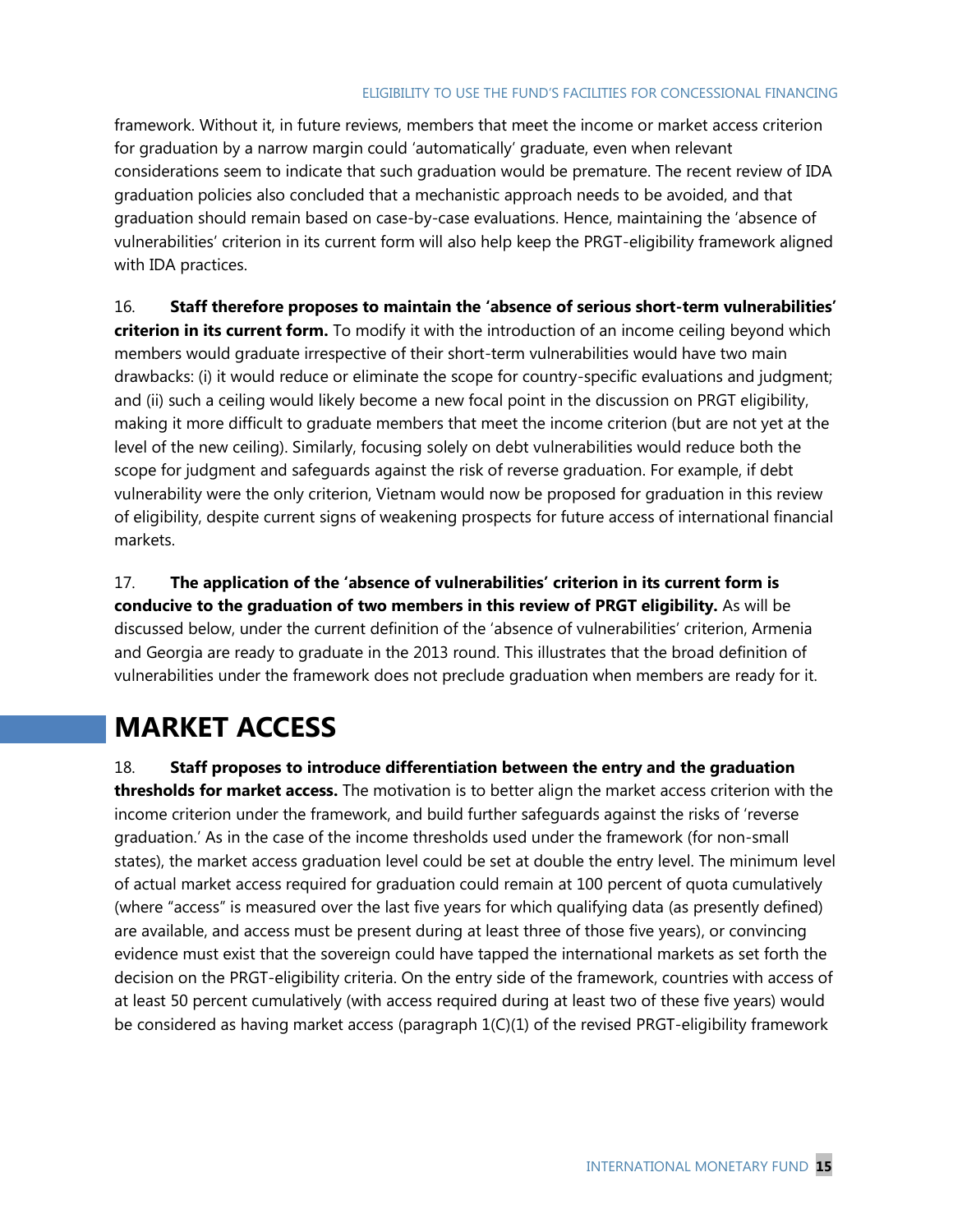decision).<sup>3</sup> Thus, members that are not currently PRGT eligible could not become so if they meet or exceed the newly proposed (lower) level of market access.

19. **Furthermore, under the market access criterion, staff proposes to increase the income threshold for graduation, again to enhance safeguards against reverse graduation.** Under the current framework, countries are considered for graduation under the market access criterion if their annual per capita GNI based on the latest qualifying annual data is above 80 percent of the IDA operational cutoff. Staff proposes to increase this threshold to 100 percent of the IDA operational cutoff, also to help further align PRGT eligibility with IDA practices (paragraph 1(B)(2) of the revised PRGT-eligibility framework decision).

20. **Staff will continue to use the** *Global Development Finance* **(GDF), recently renamed**  *International Debt Statistics (IDS***), database to assess actual market access.** This will ensure continuity with the approach followed under the previous PRGT-eligibility reviews. A comparison of this source with other data sources confirmed that the GDF/IDS data set is more comprehensive in terms of country coverage, which is crucial for the review of PRGT eligibility. GDF/IDS data through end-2011 were published in December 2012 and are used for this review of PRGT eligibility (see Table 2). To compensate for the lag in GDF/IDS data availability, and as envisaged by the framework (see Box 1), staff will continue to assess potential market access using relevant data available through other data providers (for example Bloomberg, Dealogic, and others, as available).

21. **Potential market access can continue to be assessed using the volume and terms of recent actual borrowing and the sovereign credit rating**. In the past, an investment grade credit rating has been used to support a proposal for graduation (Eligibility to Use the Fund's Facilities for [Concessional Financing \(2010\),](http://www.imf.org/external/np/pp/eng/2010/011110.pdf) page 34), and in the view of the staff, a credit rating at this level can continue to be used as evidence of potential market access (as Table 3 shows, at present, there are no PRGT-eligible countries that are rated 'investment grade'). Introducing differentiation between the entry and the graduation threshold used to gauge potential market access by using a lower credit rating at the entry side of the framework would be difficult to implement in practice, since market access at ratings below investment grade depends on global market sentiment. Countries with ratings higher than single B (but below investment grade) tend to have market access, but not on a consistent basis. The assessment of potential market access will therefore have to remain casespecific.

 $\overline{a}$ 

 $3$  So as to avoid unwarranted discontinuities in the application of the policy, paragraph 5 of the proposed decision A provides that these ratios of market access will be automatically reduced, pari passu, once a member's quota increase under the Fourteenth General Review becomes effective. In these circumstances, the level of market access required for graduation from PRGT-eligibility would be reduced to the equivalent of at least 50 percent of quota, and the level of market access for entry onto the PRGT-eligibility list would be reduced to less than 25 percent of quota. For members that do not increase their quotas under the Fourteenth General Review the applicable market access thresholds for graduation and for entry would remain at the equivalent of at least 100 percent of quota and of less than 50 percent of quota, respectively.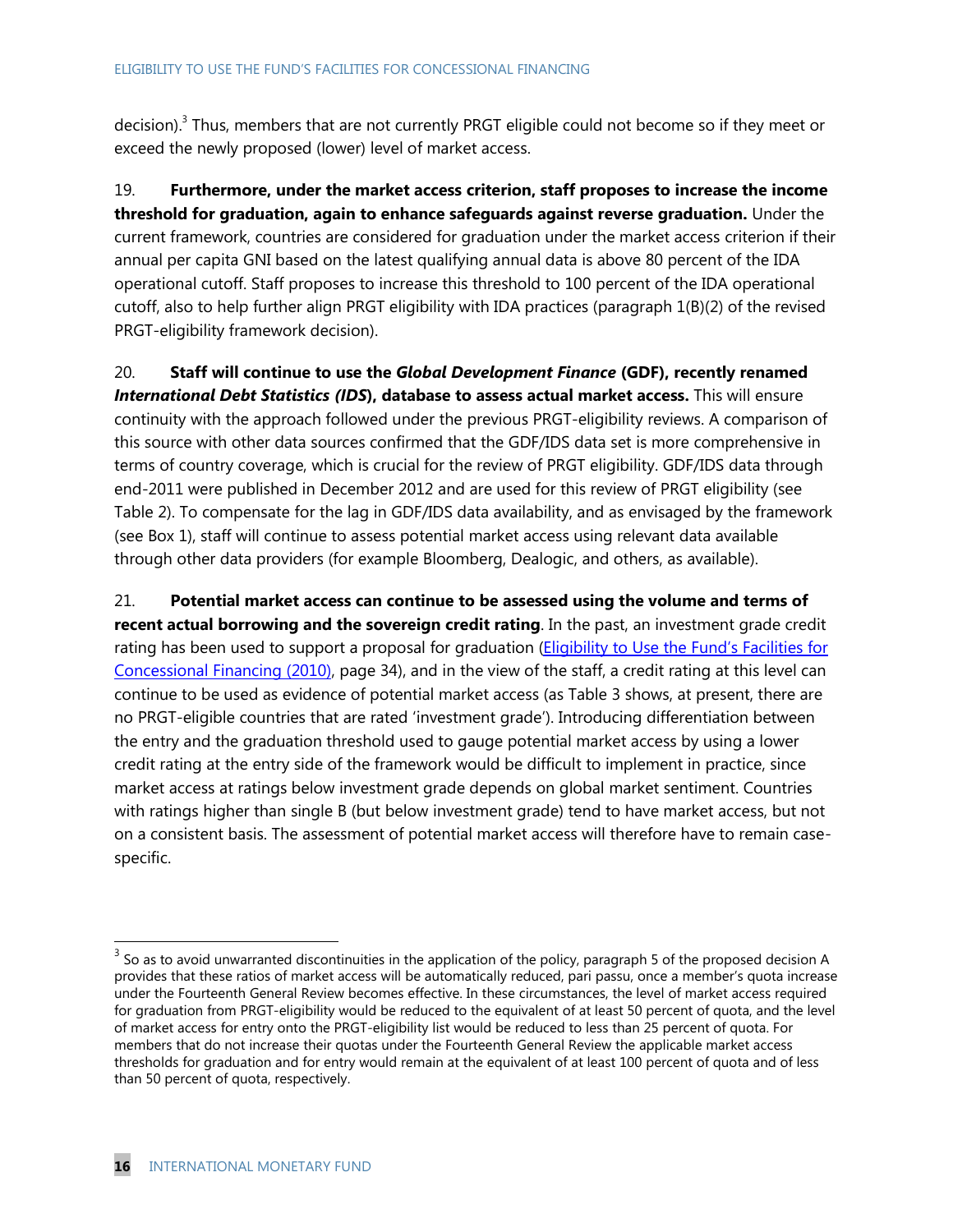| Country                            | Fitch | Country<br>Standard & Poor's Moody's |                 |                            | Fitch   | Standard & Poor': Moody's |                |  |
|------------------------------------|-------|--------------------------------------|-----------------|----------------------------|---------|---------------------------|----------------|--|
| Afghanistan, Rep. of               |       |                                      |                 | Madagascar                 |         |                           |                |  |
| Armenia                            | BB-   |                                      | Ba <sub>2</sub> | Malawi                     |         |                           |                |  |
| Bangladesh                         |       | BB-                                  | Ba3             | Maldives                   |         |                           |                |  |
| Benin                              |       | B                                    |                 | Mali                       |         |                           |                |  |
| Bhutan                             |       |                                      |                 | Mauritania                 |         |                           |                |  |
| <b>Bolivia</b>                     | BB-   | BB-                                  | Ba3             | Moldova                    |         |                           | B <sub>3</sub> |  |
| Burkina Faso                       |       | B                                    |                 | Mongolia                   | $B+$    | BB-                       | <b>B1</b>      |  |
| Burundi                            |       |                                      |                 | Mozambique                 | B       | $B +$                     |                |  |
| Cambodia                           |       | B                                    | B <sub>2</sub>  | Myanmar                    |         |                           |                |  |
| Cameroon                           | B     | B                                    |                 | Nepal                      |         |                           |                |  |
| Cape Verde                         | $B +$ | $B +$                                |                 | Nicaragua                  |         |                           | B <sub>3</sub> |  |
| Central African Rep.               |       |                                      |                 |                            |         |                           |                |  |
| Chad                               |       |                                      |                 | Niger                      | BB-     | BB-                       | Ba3            |  |
|                                    |       |                                      |                 | Nigeria                    |         |                           |                |  |
| Comoros                            |       |                                      |                 | Papua New Guinea<br>Rwanda | L,<br>B | $B+$<br>B                 | <b>B1</b>      |  |
| Congo, Dem. Rep. of                |       |                                      |                 |                            |         |                           |                |  |
| Congo, Rep. of                     |       |                                      |                 | Samoa                      |         |                           |                |  |
| Côte d'Ivoire                      |       |                                      |                 | São Tomé and Principe      |         |                           |                |  |
| Djibouti                           |       |                                      |                 | Senegal                    |         | B+                        | <b>B1</b>      |  |
| Dominica                           |       |                                      |                 | Sierra Leone               |         |                           |                |  |
| Eritrea                            |       |                                      |                 | Solomon Islands            |         |                           |                |  |
| Ethiopia                           |       |                                      |                 | Somalia                    |         |                           |                |  |
| Gambia, The                        | ä,    |                                      |                 | South Sudan                |         |                           |                |  |
| Georgia                            | BB-   | BB-                                  | Ba3             | St.Lucia                   |         |                           |                |  |
| Ghana                              | B+    | B                                    |                 | St. Vincent & the Gren.    |         |                           | B <sub>2</sub> |  |
| Grenada                            |       | $CCC +$                              |                 | Sudan                      |         |                           |                |  |
| Guinea                             |       |                                      |                 | Tajikistan                 |         |                           |                |  |
| Guinea-Bissau                      |       |                                      |                 | Tanzania                   |         |                           |                |  |
| Guyana                             |       |                                      |                 | Timor-Leste                |         |                           |                |  |
| Haiti                              |       |                                      |                 | Togo                       |         |                           |                |  |
| Honduras                           |       | $B+$                                 | B <sub>2</sub>  | Tonga                      |         |                           |                |  |
| Kenya                              | B+    | $B +$                                | <b>B1</b>       | Uganda                     | B       | $B+$                      |                |  |
| Kiribati                           |       |                                      |                 | Uzbekistan                 |         |                           |                |  |
| Kyrgyz Republic                    |       |                                      |                 | Vanuatu                    |         |                           |                |  |
| Lao P.D.R.                         |       |                                      |                 | Vietnam                    | $B+$    | BB-                       | <b>B2</b>      |  |
| Lesotho                            | BB-   |                                      |                 | Yemen                      |         |                           |                |  |
| Liberia                            |       |                                      |                 | Zambia                     | $B+$    | $B+$                      | <b>B1</b>      |  |
| <b>Memorandum Item</b><br>Zimbabwe |       |                                      |                 |                            |         |                           |                |  |
| Non-eligible microstates           |       |                                      |                 |                            |         |                           |                |  |
| Antigua and Barbuda                |       |                                      |                 | Seychelles                 | B       |                           |                |  |
| Marshall Islands                   |       |                                      |                 | St. Kitts and Nevis        |         |                           |                |  |
| Micronesia, Fed. Sts. of           |       |                                      |                 | Tuvalu                     |         |                           |                |  |

Sources: Rating agencies' websites.

1/ Bonds are considered investment grade (speculative or junk grade) if their credit rating is, respectively (a) for Fitch, BBB- or higher (BB+ and below); (b) for S&P, BBB- or higher (BB+ and below); (c) for Moody's, Baa3 or higher (Ba1 and below).

2/ Downloaded December 17, 2012.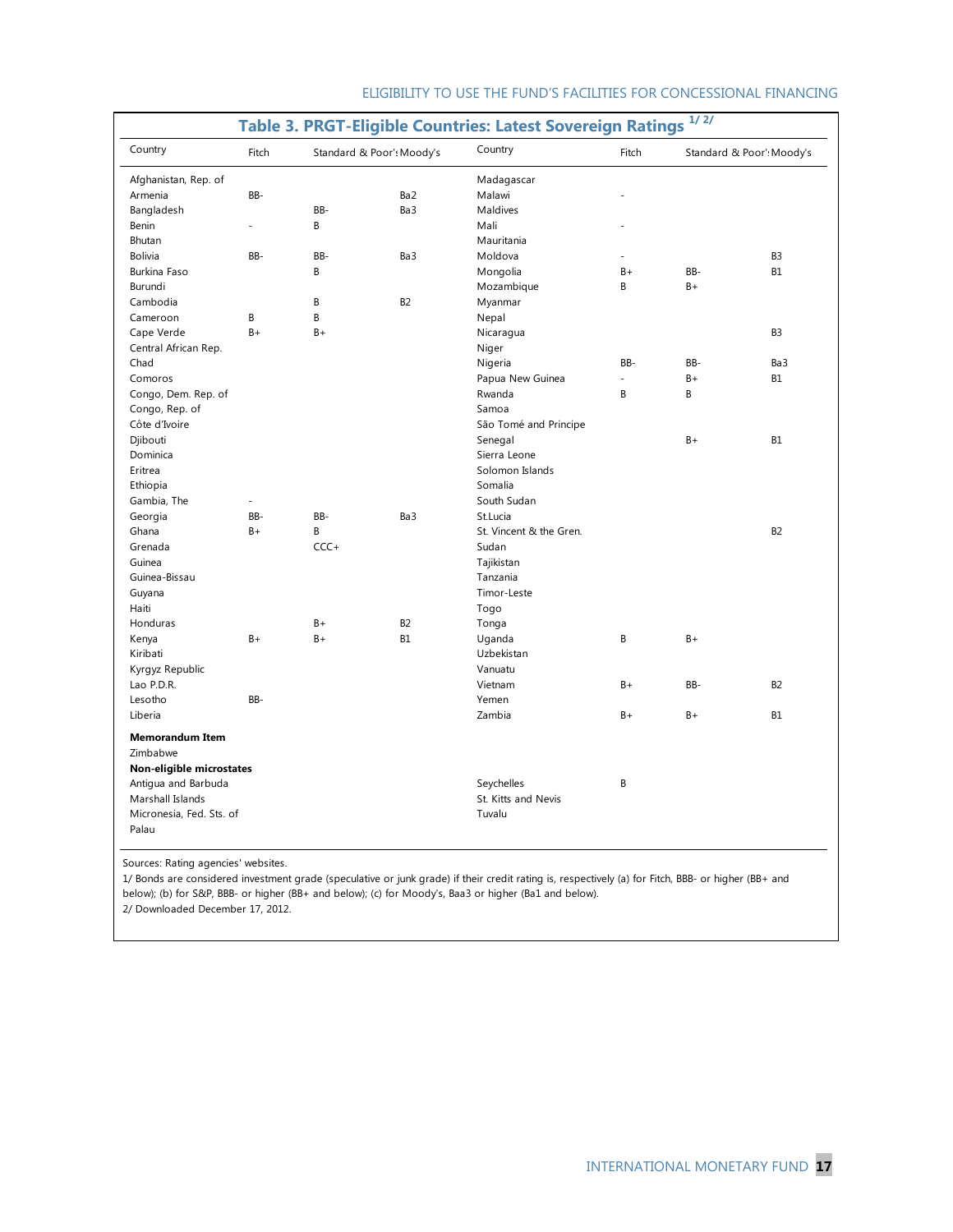## **IMPLICATIONS FOR THE PRGT-ELIGIBILITY LIST**

### 22. **On the basis of the proposed amendments to the PRGT-eligibility framework, staff proposes the following amendments to the list of PRGT-eligible countries**: 4

 *Tuvalu*, *Marshall Islands*, and *Micronesia* are proposed to be added to the list of PRGT-eligible members as their per capita GNI meets the entry threshold for microstates (i.e., is less than five times the IDA operational cutoff) and they do not have capacity to access international financial markets on a durable and substantial basis (as defined under the newly proposed market access threshold for entry).

 *Armenia* and *Georgia* are proposed to graduate based on the income criterion (their per capita GNI exceeds twice the IDA operational cutoff and the two other elements of the income criterion are also met), in the absence of serious short-term vulnerabilities. Georgia also meets the market access criterion.

 Staff proposes maintaining PRGT eligibility for *Grenada* and *Maldives* based on their debt vulnerabilities; the eligibility of these countries will be reassessed at the time of the next PRGTeligibility review (both countries currently meet the income criterion for graduation, while Maldives also meets the market access criterion).

 While the market access criterion is also met by *Ghana* and *Vietnam*, staff proposes maintaining their PRGT eligibility based on serious short-term vulnerabilities that could result in a loss of market access.

 *Pakistan* meets the income criterion for entry, but not the market access criterion, and is, hence, not proposed for entry, since both criteria need to be met.

# **POLICIES FOR PHASING IN CHANGES IN ELIGIBILITY**

23. **It is intended that the proposed graduations from PRGT eligibility will not interfere with existing PRGT support or ongoing discussions on new financing requests.** Consistent with the current PRGT-eligibility framework decision, these graduations would become effective three months after the adoption of the related decision by the Executive Board. This would allow the Board to approve, during the transitional period, new requests for PRGT support (i.e., arrangements and outright disbursements) based on past or ongoing discussions with the authorities. Moreover, countries that meet the criteria for graduation but have concessional arrangements in place when the new decision becomes effective would remain PRGT-eligible for the full duration of the arrangement. The graduation decision in respect of such countries would specify that their removal

 $\overline{a}$ 

 $^4$  Detailed assessments of countries that meet the graduation criteria are provided in Annex I, while Annex II provides background information on the new entrants.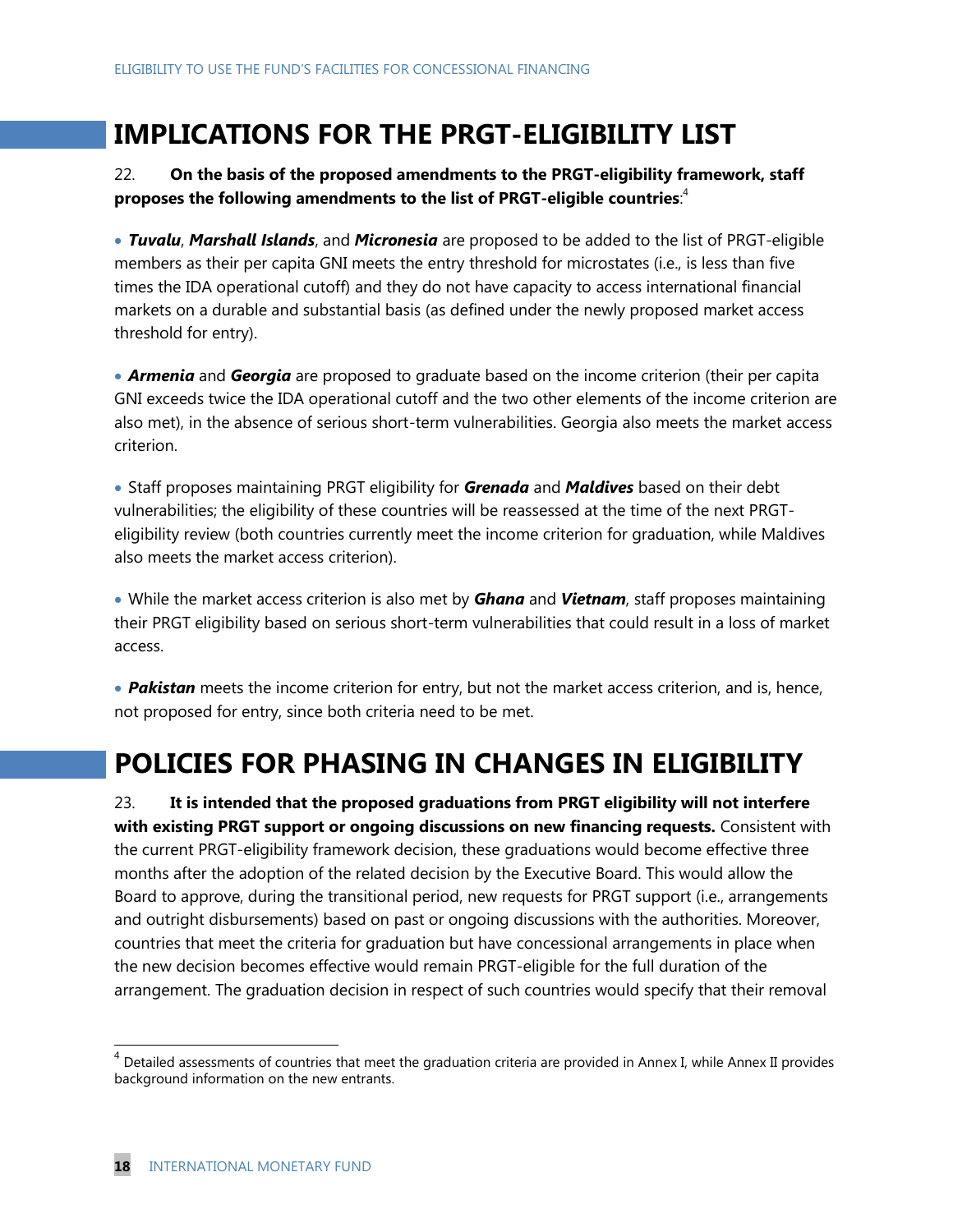from the list would become effective only upon termination of the relevant arrangement.<sup>5</sup> By contrast, decisions regarding entry to the list of PRGT-eligible countries, once adopted by the Executive Board, become effective immediately.

24. **Repayments of outstanding PRGT credit would remain subject to PRGT terms after graduation of the member from the PRGT-eligibility list.** This would include repayments linked to ongoing or past arrangements or outright disbursements, as well as disbursements that may be approved during the transitional period.

## **FINANCING IMPLICATIONS**

25. **Taken together, staff's proposals for modifications to the PRGT-eligibility framework and related list would be expected to leave the projected range of demand for the Fund's concessional resources broadly unchanged (i.e., between SDR 1.2 and 2.1 billion)** (Table 4). While the combined quota size of the candidates for graduation in the 2013 eligibility review is larger than the combined quota of the three candidates for entry, the net impact is well within the margins of error of the aggregate long-term demand projections. Staff projections indicate that over the next decade, a further 15–20 countries could be ready to graduate from PRGT eligibility. When the proposed revisions to the PRGT-eligibility framework and list are combined with the proposals contained in the paper on the LIC facilities review (forthcoming), the overall average demand projections for 2013–35 would be in the range of SDR1.1–1.7 billion, implying that the Trust should have the capacity to meet the demand for IMF concessional lending under a range of plausible scenarios.

<sup>&</sup>lt;u>Fand the state of the effectiveness</u> of a graduation decision would apply with respect to the Policy Support by the Support state in the Policy Support state in the Rolicy Support state in the Rolicy Support state in the Instrument (PSI).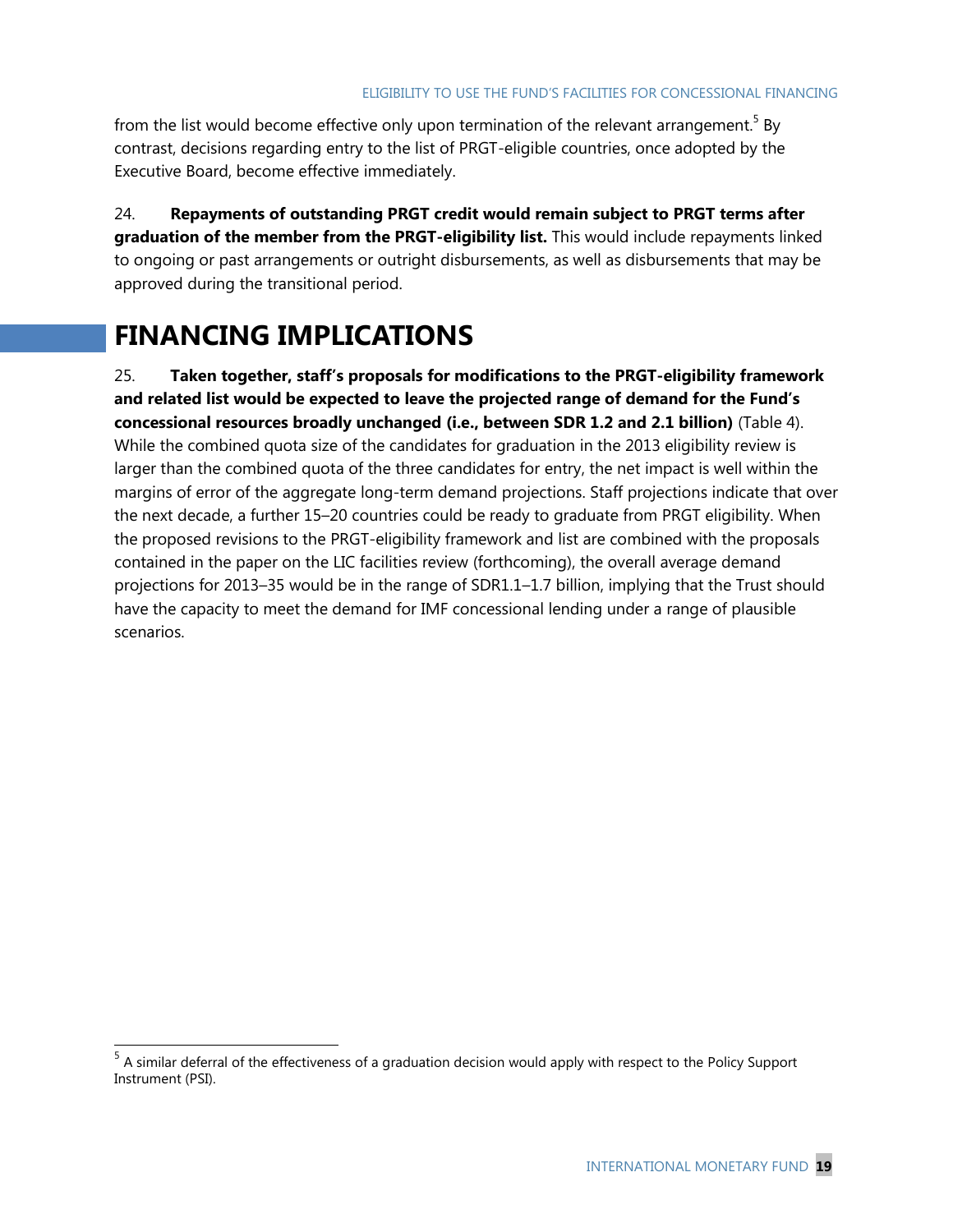| Table 4. Access to PRGT Resources: Impact of New PRGT-Eligible Members and Alternative<br><b>Blending Rules</b> |                      |                       |                      |                       |  |  |  |  |  |  |  |
|-----------------------------------------------------------------------------------------------------------------|----------------------|-----------------------|----------------------|-----------------------|--|--|--|--|--|--|--|
| (in billions of SDRs)                                                                                           |                      |                       |                      |                       |  |  |  |  |  |  |  |
| $2013 - 23$<br>$2013 - 35$                                                                                      |                      |                       |                      |                       |  |  |  |  |  |  |  |
|                                                                                                                 | Low-case<br>scenario | High-case<br>scenario | Low-case<br>scenario | High-case<br>scenario |  |  |  |  |  |  |  |
| Average annual demand for access to PRGT resources 1/                                                           |                      |                       |                      |                       |  |  |  |  |  |  |  |
| Baseline at time of gold windfall distribution decision 2/<br>Updated baseline                                  | 1.1                  | 1.8                   | 1.1                  | 1.9                   |  |  |  |  |  |  |  |
| Without entry of new PRGT-eligible members 3/                                                                   | 1.1                  | 1.7                   | 1.2                  | 2.1                   |  |  |  |  |  |  |  |
| With entry of new PRGT-eligible members 3/4/                                                                    | 1.1                  | 1.7                   | 1.2                  | 2.1                   |  |  |  |  |  |  |  |
| Moderate expansion of blending rules 5/                                                                         | 1.0                  | 1.5                   | 1.1                  | 1.7                   |  |  |  |  |  |  |  |
| More aggressive expansion of blending rules 6/                                                                  | 0.9                  | 1.4                   | 1.0                  | 1.6                   |  |  |  |  |  |  |  |
| Average annual savings (+) or dissavings (-)                                                                    |                      |                       |                      |                       |  |  |  |  |  |  |  |
| Updated baseline                                                                                                |                      |                       |                      |                       |  |  |  |  |  |  |  |
| Without entry of new PRGT-eligible members                                                                      | 0.0                  | 0.0                   | 0.0                  | $-0.2$                |  |  |  |  |  |  |  |
| With entry of new PRGT-eligible members                                                                         | 0.0                  | 0.0                   | 0.0                  | $-0.2$                |  |  |  |  |  |  |  |
| Moderate expansion of blending rules                                                                            | 0.1                  | 0.3                   | 0.1                  | 0.2                   |  |  |  |  |  |  |  |
| More aggressive expansion of blending rules                                                                     | 0.1                  | 0.3                   | 0.1                  | 0.3                   |  |  |  |  |  |  |  |

1/ The low-case scenario assumes that about 30 percent of PRGT-eligible countries would resort to Fund financing in any given year, while the high-case scenario assumes that some 50 percent of LICs request some form of Fund financial support in any given year. 2/ See SM/12/244 (September 17, 2012); detailed calculations are reported in SM/12/203 (July 26, 2012).

3/ Based on 50 percent reduction in access norms and limits (in percent of quota) when the quota increase under the Fourteenth General Review of Quotas goes into effect in 2013, followed by increases in access in nominal SDR terms of 24.2 percent at three-year intervals, starting in 2016. The update to the baseline also reflects other methodological refinements, such as (i) applying the vulnerability criterion to the graduation and blending assumptions; and (ii) aligning the graduation assumptions with the two-year PRGT-eligibility review cycle. 4/ Includes entry into PRGT eligibility of Marshall Islands, Micronesia, and Tuvalu.

6/ Assumes that PRGT-eligible countries are presumed to blend when their GNI per capita exceeds 80 percent of the prevailing IDA operational threshold and that, for those countries, half of access to Fund resources is from the PRGT. 5/ Assumes that, for PRGT-eligible countries that are presumed to blend, half of access to Fund resources is from the PRGT.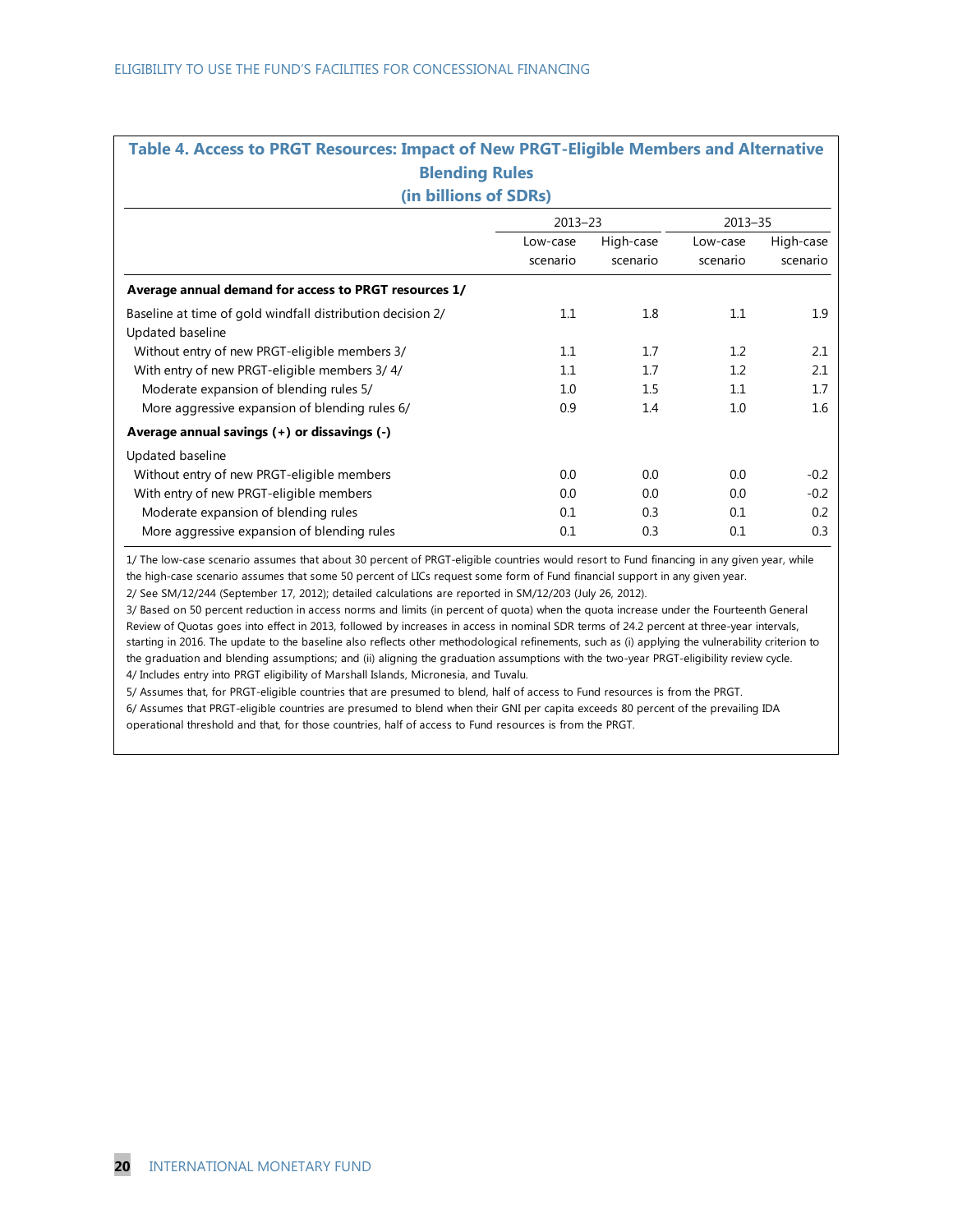## **Proposed Decisions**

The following decisions, which may be adopted by a majority of the votes cast, are proposed for adoption by the Executive Board:

### **Decision A**

1 Pursuant to paragraph 5 of [Decision No. 14521-\(10/3\),](http://www.imf.org/external/pubs/ft/sd/index.asp?decision=14521-(10/3)) adopted January 11, 2010, as amended, the Fund has reviewed the criteria for entry onto and graduation from, the list annexed to [Decision No. 8240-\(86/56\)](http://www.imf.org/external/pubs/ft/sd/index.asp?decision=8240-(86/56)) SAF, as amended.

2. Subparagraph (A) of paragraph 1 of Decision No. 14521-(10/3), shall be amended to read as follows:

 $\mu$ (A) Criteria for entry: A member will be added to the PRGT-eligibility list if (i) its annual per capita gross national income ("GNI"), based on the latest available qualifying data, is (a) below the International Development Association ("IDA") operational cut-off; or (b) less than twice the IDA operational cut-off if the member qualifies as a "small country" under the definition set forth in subparagraph (D); or (c) less than five times the IDA operational cut-off if the member qualifies as a "microstate" under the definition set forth in subparagraph (D) ; and (ii) the sovereign does not have capacity to access international financial markets on a durable and substantial basis as defined in subparagraph (C)."

3. Subparagraph (B) (1) of paragraph 1 of Decision No. 14521-(10/3) shall be amended to read as follows:

 $'(B)(1)$  Income Criterion: the member's annual per capita GNI (i) has been above the IDA operational cut-off for at least the last five years for which qualifying data are available; (ii) has not been on a declining trend over the same period, comparing the first and last relevant annual data; and (iii) based on the latest qualifying annual data, is (a) at least twice the IDA operational cut-off; or (b) at least three times the IDA operational cut-off if the member qualifies as a "small country" under the definition set forth in subparagraph (D); or (c) at least six times the IDA operational cut-off if the member qualifies as a "microstate" under the definition set forth in subparagraph (D)"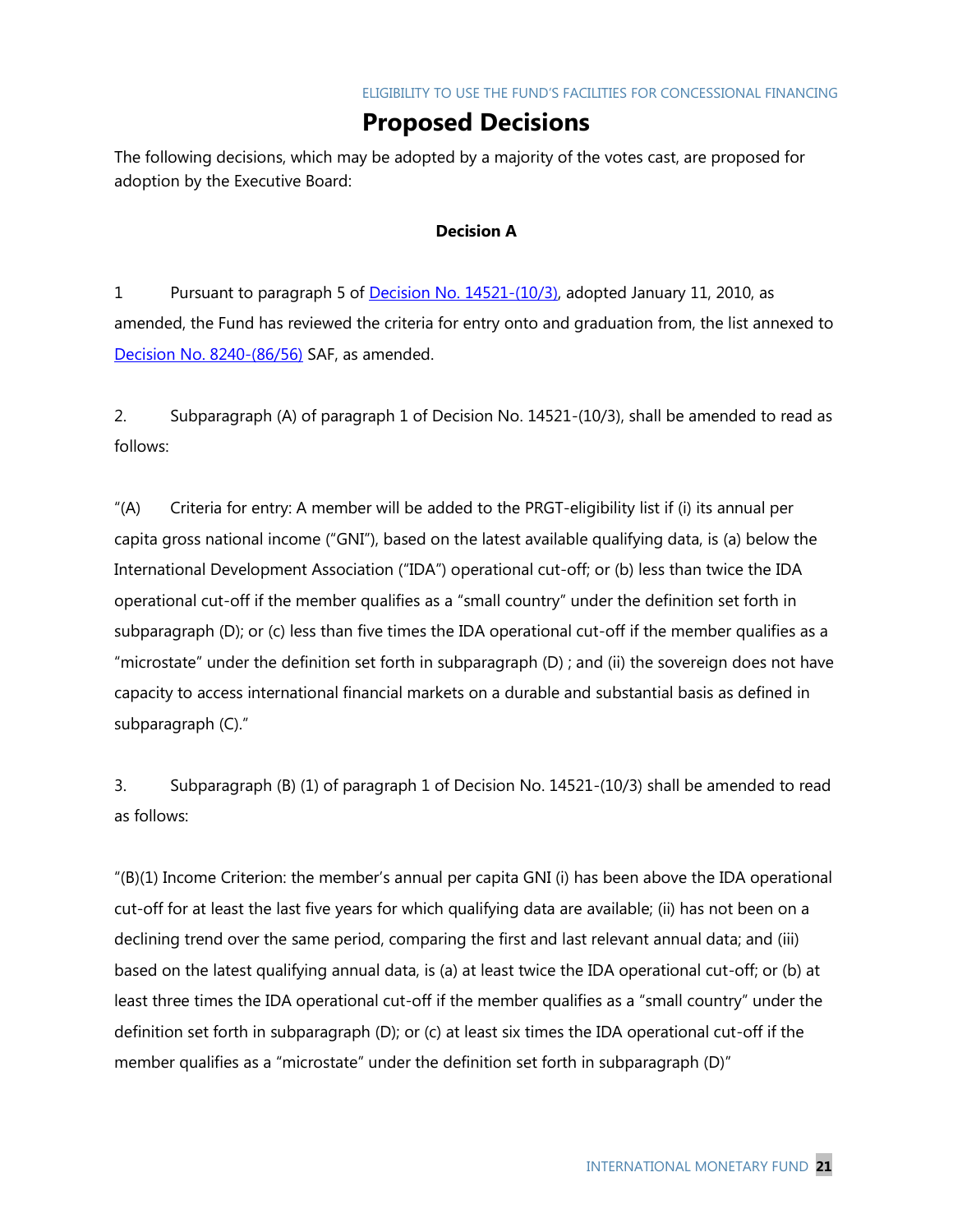4. In subparagraph (B)(2) of paragraph 1 of Decision No. 14521-(10/3), the reference to "80 percent" shall be replaced with "100 percent"

5. Subparagraph (C)(1) of paragraph 1 of Decision No. 14521-(10/3) shall be amended to read as follows:

 $C(1)$  The issuance or quarantee by a public debtor of external bonds in international markets, or disbursements under external commercial loans contracted or guaranteed by a public debtor in international markets that (i) for the purposes of subparagraph (A) occurred during at least two of the last five years for which qualifying data are available, and has been in a cumulative amount equivalent to at least fifty percent of the member's quota in the Fund at the time of the assessment, provided that if the member's quota increase under the Fourteenth General Review of Quotas has become effective, the cumulative amount shall be equivalent to at least 25 percent of the member's quota or (ii) for the purposes of paragraph (B)(2), occurred during at least three of the last five years for which qualifying data are available, and has been in a cumulative amount equivalent to at least one hundred percent of the member's quota in the Fund at the time of the assessment, provided that if the member's quota increase under the Fourteenth General Review of Quotas has become effective, the cumulative amount shall be equivalent to at least 50 percent of the member's quota , or

6. Subparagraph (D) of paragraph 1 of Decision No. 14521-(10/3) shall be amended to read as follows:

―(D) For the purposes of the criteria set forth in this paragraph 1, a member will be considered a "small country" if it has a population below 1.5 million, and a "microstate" if it has a population below 200,000"

### **Decision B**

1. In light of the criteria set forth in Decision No. 14521-(10/3), as amended, the list annexed to Decision No. 8240-(86/56) SAF shall be amended by adding Federated States of Micronesia,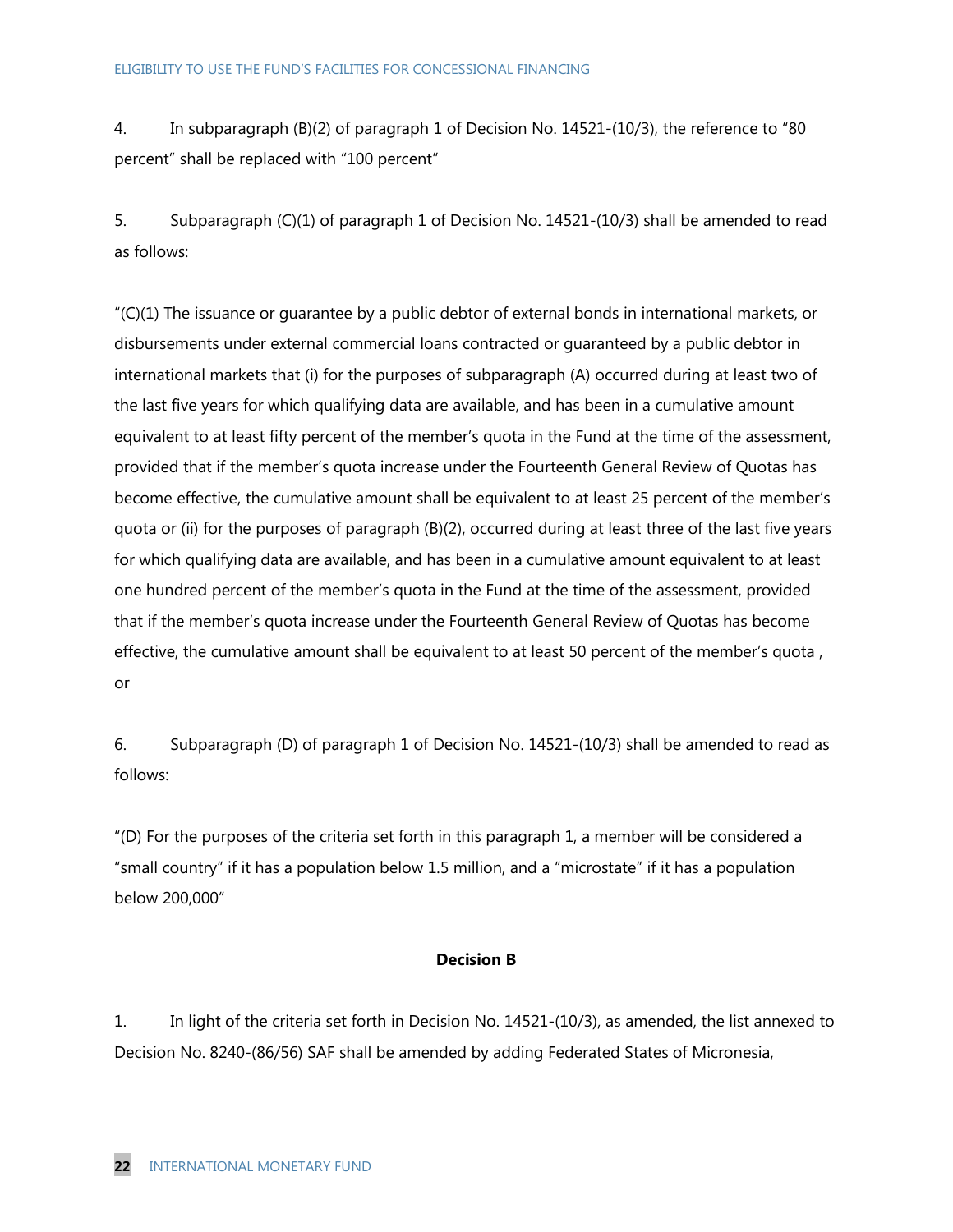Republic of the Marshall Islands, and Tuvalu to that list and by removing Georgia and Republic of Armenia from such list.

2. The removal of Georgia from the list shall become effective on July 8, 2013, or on the date of the termination of any arrangement under the PRGT that may be in existence for Georgia, whichever is later.

3. The removal of Republic of Armenia from the list shall become effective on July 8, 2013, or on the date of the termination of any arrangement under the PRGT that may be in existence for the Republic of Armenia, whichever is later.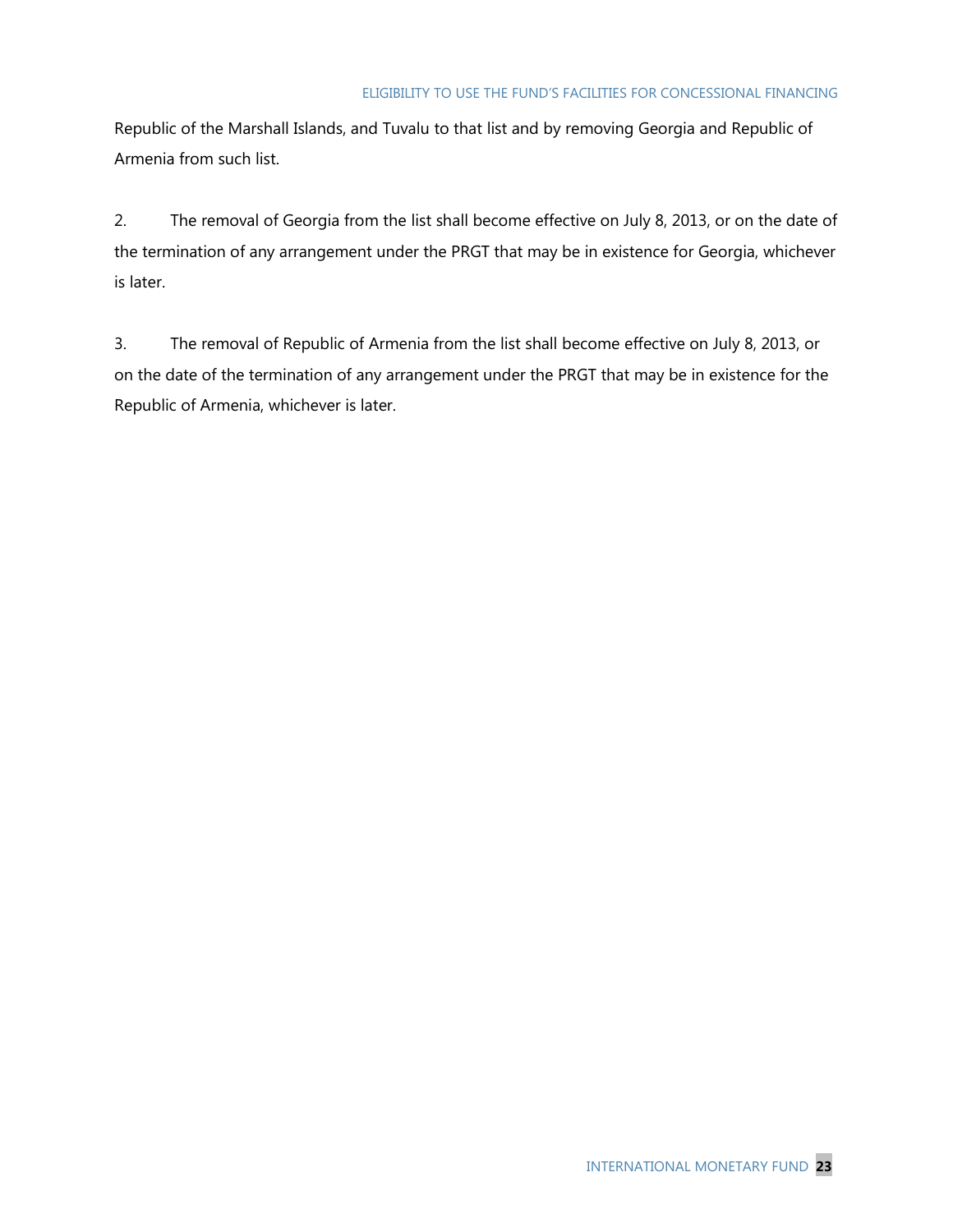## **Annex I. Assessments of Countries that Meet the Income or Market Access Criteria for Graduation**

### **Armenia**

Armenia's GNI per capita reached US\$3,360 in 2011, more than 40 percent above its graduation threshold (US\$2,390). Income has been consistently above the IDA operational cutoff since 2004 and has not been on a declining trend for at least the last five years. Armenia has not established durable and sustainable market access.

Performance has strengthened in 2012. Growth has accelerated to over 6 percent, led by agriculture, agro-processing, mining, and services. Construction, a key driver of growth prior to the 2008–09 crisis, is stabilizing. Credit has continued to expand at a healthy pace, and the financial sector remains well capitalized. There have been no significant spillovers from the euro area crisis.

The impact of the 2008–09 global crisis was severe, with a substantial fall in GDP, sharply higher debt ratios, and an elevated poverty incidence. Following a countercyclical response, the authorities are now implementing a fiscal adjustment path to stabilize debt, supported under the 2010–13 Extended Fund Facility (EFF)/Extended Credit Facility (ECF) arrangement. As in 2011, consolidation will again be larger than expected in 2012, reflecting both spending restraint and revenue gains. External consolidation has also continued, supported by the fiscal adjustment, and reserves are adequate. Although the country faces vulnerabilities stemming from high dependence on remittances and a weak export base, the 2012 LIC-DSA maintained Armenia's low risk of debt distress rating.

In the view of the staff, vulnerabilities are being reduced, with fiscal and external consolidation efforts well on track. Per capita income is now so far above the graduation threshold that it seems very unlikely that, under a downside scenario, it would drop back below that threshold—i.e., there are no serious short-term vulnerabilities as defined under the framework.

### *Staff proposes the graduation of Armenia.*

### **Georgia**

Per capita GNI reached US\$2,860 in 2011, about 20 percent above its graduation threshold (US\$2,390). Income has been above the IDA operational cutoff over the last eight years and has not been on a declining trend for at least the last five years.

Georgia's market access, measured by public sector issuance or guaranteeing of external bonds or by disbursements under public and publicly-guaranteed external commercial loans in international markets, amounted to more than 700 percent of its IMF quota cumulatively over 2007–2011, with access in four of these years—hence, the market access criterion was also met. A US\$500 million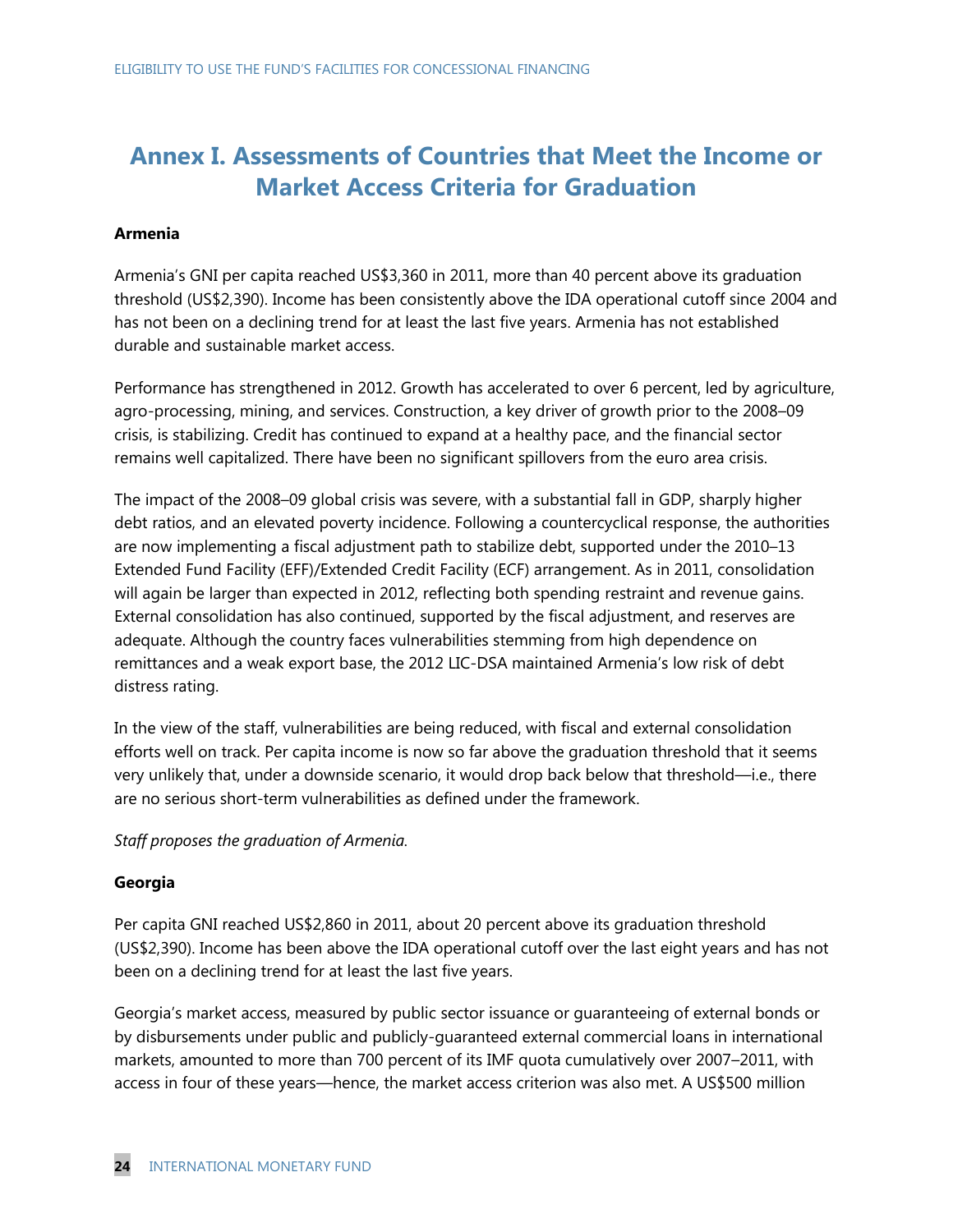Eurobond was issued in 2008 and a second one in 2011, and Georgia's sovereign credit rating has been stable for more than a year.

The economy has been growing strongly after a setback at the time of the 2008–09 global crisis. Real GDP growth is projected at 7 percent in 2012, the same as the 2011 outturn. Inflation is expected to moderate sharply to zero in 2012, from 8.5 percent in the previous year. The banking sector remains sound. Banks have sufficient levels of capital and liquidity while NPLs remain low.

Following a countercyclical response to the global crisis, fiscal consolidation is well on track, supported under the 2012–14 Stand-By Arrangement (SBA)/Standby Credit Facility (SCF). The deficit is projected to narrow to 3.6 percent of GDP in 2012 and 2.8 percent in 2013, with public debt falling to 32 percent of GDP in 2013. While the current account deficit remains high at 12½ percent of GDP in both 2011 and 2012, the bulk of its financing consists of foreign direct investment (FDI) and official inflows (though FDI has weakened recently, and part of the financing now relies on nonresident deposits). In the 2012 DSA, both external debt (around 80 percent of GDP including intercompany loans) and public debt are projected to decline over the medium term, and converge toward moderate levels even when subjected to standard shocks.

In the view of the staff, vulnerabilities are being contained, with fiscal consolidation efforts well on track. Per capita income is now so far above the graduation threshold that it seems very unlikely that, under a downside scenario, it would drop back below that threshold—i.e., there are no serious short-term vulnerabilities as defined under the framework.

*Staff proposes the graduation of Georgia.*

### **Ghana**

Ghana meets the market access criterion for graduation: market access as measured under the framework amounted to 354 percent of its IMF quota cumulatively over 2007–2011 (relative to a graduation threshold of 100 percent of quota). The minimum income level for graduation under the market access criterion is also met, with 2011 GNI per capita at US\$1,410. Income has been on an increasing trend over the past five years.

GDP growth amounted to 14 percent in 2011, reflecting the start of oil production, and is estimated at 7 percent in 2012. The inflation rate (about 9 percent year on year) does not fully reflect underlying pressures, with dynamics in food prices and energy subsidies that keep prices temporarily below normal market levels. Non-food CPI inflation was 11.5 percent in January 2013, while a February fuel price increase of 20 percent is not yet reflected in the inflation data.

Serious short-term vulnerabilities persist and have recently increased in a pre-election environment. Significant fiscal policy slippages, including high public wage payments and energy subsidies, have pushed the cash deficit to an estimated 13.3 percent of non-oil GDP in 2012, up from 6.7 percent anticipated at the completion of the 2009–12 ECF-supported program. The cedi depreciated by about 20 percent in the first half of 2012 in an environment of loose monetary policy and election-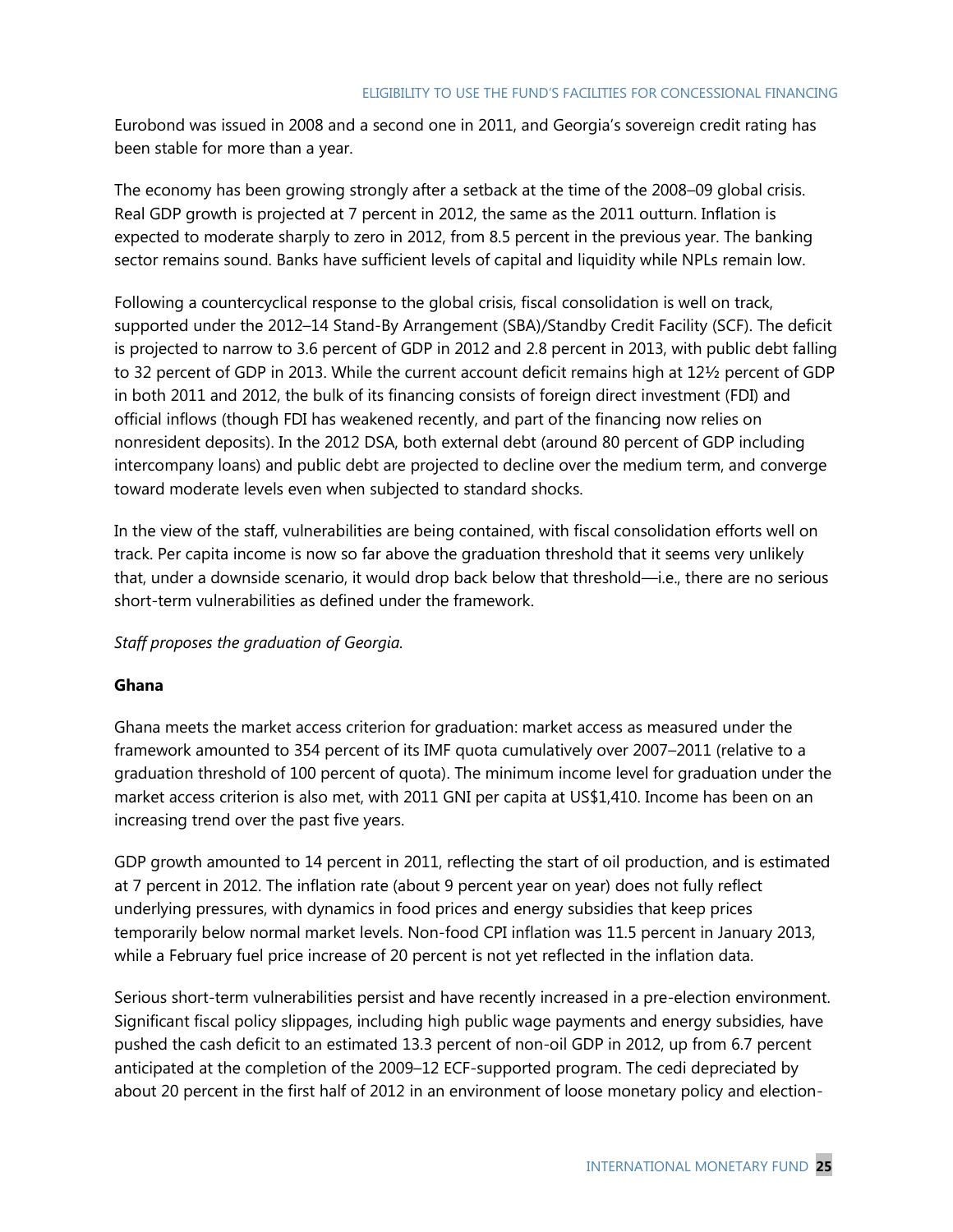related spending pressures. The slide was only halted by a significant monetary policy tightening at the cost of high (double-digit) real interest rates. The current account deficit has risen to an estimated 13 percent of GDP, with Ghana's economy remaining vulnerable to a protracted slowdown in external demand, a weakening of terms of trade, and a reversal of portfolio inflows. Official reserves of less than three months of imports are insufficient to provide a robust buffer against shocks. The financial sector remains underdeveloped, with many firms and individuals lacking access to financial markets. Non-performing loans, while declining, are still at 13 percent of total loans in 2012.

The most recent LIC-DSA confirmed Ghana's moderate risk of debt distress. The external debt stock has risen substantially since the Multilateral Debt Relief Initiative (MDRI) debt relief in 2005 to around 22 percent of GDP at end-2012. The large 2012 deficit was primarily financed by domestic debt, with net domestic financing exceeding an estimated 10 percent of non-oil GDP in 2012. As a result, domestic debt—which has more than doubled in percent of non-oil GDP since 2005—has continued to increase to about 28 percent of GDP at end-2012.

In the view of the staff, Ghana's market access is not sufficiently assured to qualify the country for graduation from PRGT eligibility given its serious short-term vulnerabilities, which, until they are addressed, may put at risk the country's ability to maintain market access.

*Staff proposes maintaining Ghana's PRGT eligibility given the presence of serious short-term vulnerabilities, with the expectation that it will be reassessed at the time of the next PRGT-eligibility review.* 

### **Grenada**

Per capita GNI reached US\$7,220 in 2011, which is just over six times the IDA operational cutoff (US\$7,170), and it has not been on a declining trend over the last five years.

Grenada was severely impacted by the global financial crisis. Following two years of contraction in 2009–10, a fragile recovery seems to be underway. Real GDP growth is projected at 1.5 percent in 2012 following a 1 percent expansion in 2011, with the recovery driven mainly by agriculture and tourism. Inflation is projected at about 3 percent in 2012, as in 2011.

The fiscal balance deteriorated significantly in 2011, reflecting expansionary fiscal policies. The authorities extended temporary tax breaks for the business sector, resulting in significant revenue shortfalls. Expenditures were also higher, reflecting acceleration of domestically financed capital projects as well as new schemes to provide temporary jobs to the unemployed. As a result, public and publicly-guaranteed debt increased to 103 percent of GDP by end-2011. Since mid-2011, no review has been completed under the three-year ECF arrangement approved in April 2010.

The economy remains vulnerable across several dimensions. The 2012 DSA concluded that the risk of debt distress remains high, and any significant shocks or fiscal slippages could put debt on an unsustainable path. Additional risks arise from the increase in debt service payments projected in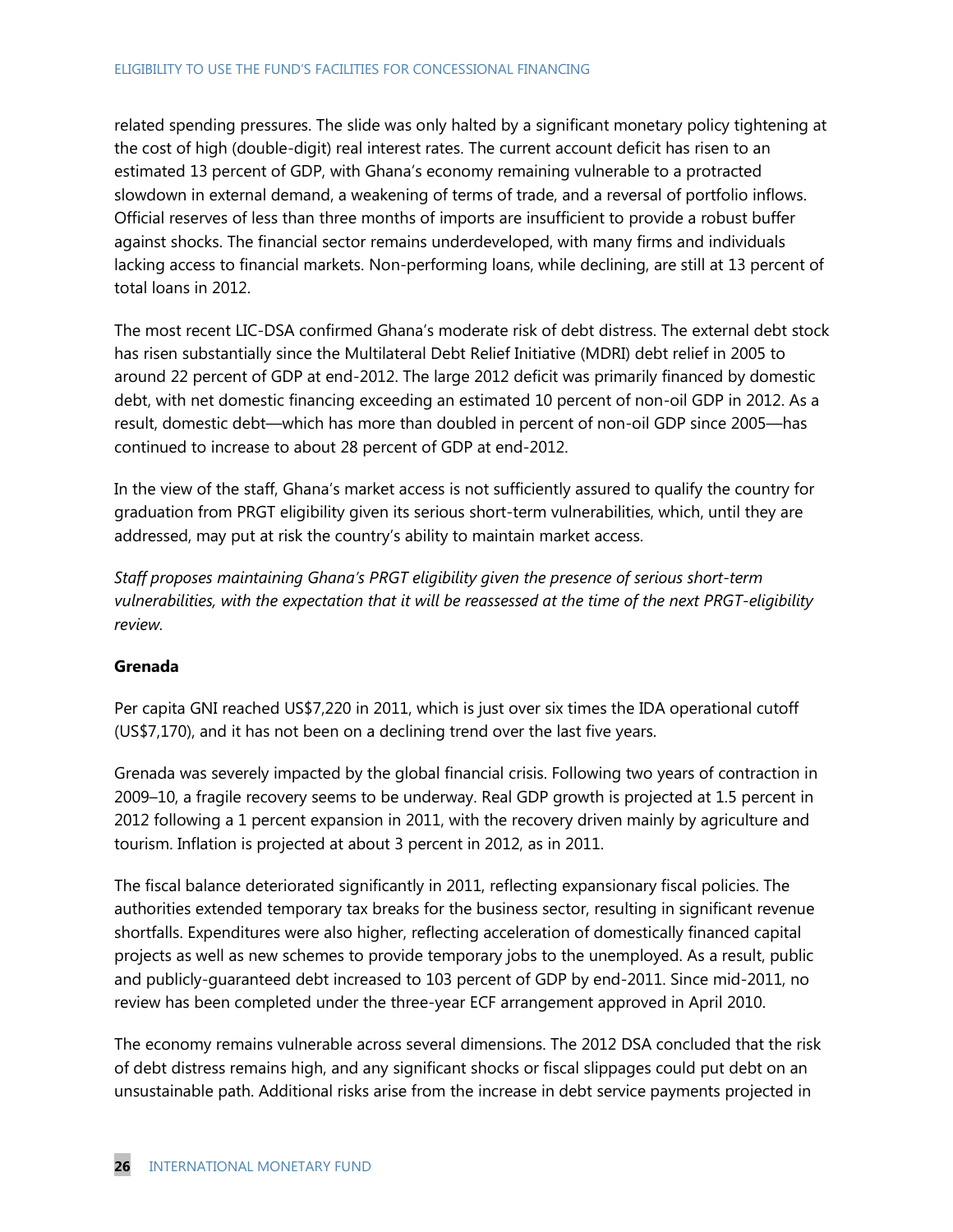the next several years. The current account deficit remains high, at 25 percent of GDP in 2011, raising concerns about its medium-term sustainability. The financial sector also remains vulnerable, with rising non-performing loans, and declining profitability. Region-wide financial sector issues (the insolvency of the two CL Financial Group-related insurance companies, British American Insurance Company Limited (BAICO) and Colonial Life Insurance Company (CLICO)) could add pressures to the already high public debt burden.

Grenada's short-term vulnerabilities remain significant, especially given very high public debt.

*Staff proposes maintaining Grenada's PRGT eligibility given the presence of serious short-term vulnerabilities, with the expectation that it will be reassessed at the time of the next PRGT-eligibility review.*

### **Maldives**

Maldives' GNI per capita reached US\$6,530 in 2011, more than five times the IDA operational cutoff, and it has been on an increasing trend over the past five years. Market access, measured by public sector issuance or guaranteeing of external bonds or by disbursements under public and publiclyguaranteed external commercial loans in international markets, amounted to more than 900 percent of its IMF quota cumulatively over 2007–2011, with access in at least three of these years—hence, Maldives met both the income and the market access criteria.

However, the 'vulnerabilities' criterion is not met. Maldives faces chronic fiscal and external imbalances. A Fund-supported program (under SBA and Exogenous Shock Facility (ESF) arrangements) approved in December 2009 aimed to address these imbalances but quickly went off track owing to significant fiscal slippages. The fiscal deficit is estimated to be around 13½ percent in 2012, with public debt reaching 80 percent of GDP in 2012.

After growing by about 7 percent in 2010 and 2011, the economy is projected to slow substantially to 3½ percent in 2012, and to recover only slowly thereafter. The current account deficit is projected to widen from 20 percent of GDP in 2011 to 29 percent in 2012, driven by lower tourism receipts and higher public imports. While the currency peg has historically kept inflation in check, a 20 percent devaluation adopted in April 2011 in response to building pressures on international reserves quickly passed through to domestic prices, causing inflation to surge to 17 percent by the end of the year. Inflation is projected to remain elevated at 8 percent by the end of 2012 due to high commodity prices and tax increases.

The banking system as a whole remains sound, but vulnerabilities remain. Financial supervision has been weak, particularly with respect to the main state bank. Many commercial banks are also not in compliance with prudential regulations.

The most recent DSA shows that Maldives' risk of external debt distress is high. Under the baseline scenario, reflecting current policies, the public external debt path is projected to worsen through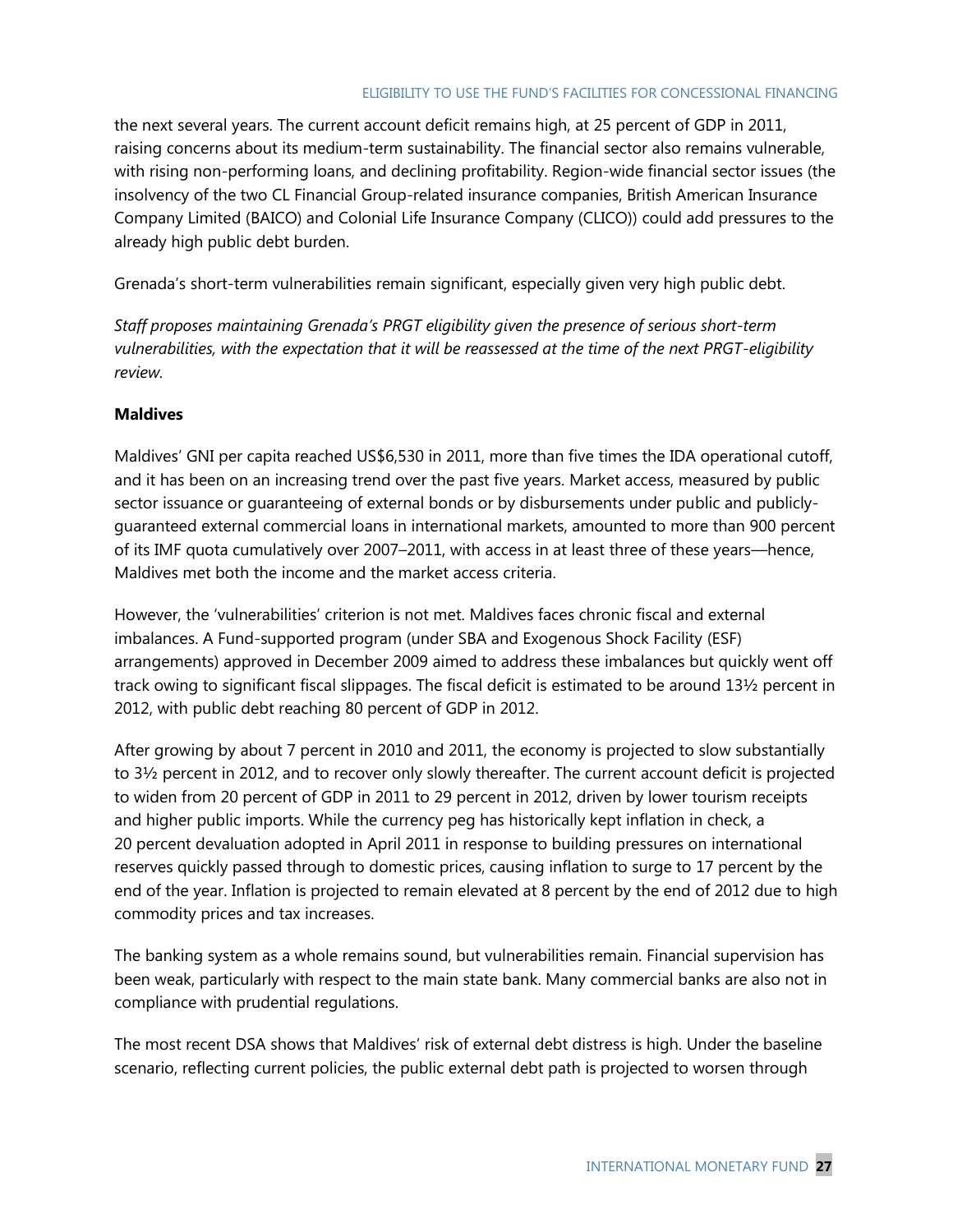2030. The debt path is clearly not sustainable, and additional fiscal consolidation measures are needed in the near term.

The Maldives' short-term vulnerabilities clearly remain significant and neither the country's high income nor its market access is sufficient to qualify it for graduation from PRGT eligibility.

*Staff proposes maintaining the Maldives' PRGT eligibility given the presence of serious short-term vulnerabilities, with the expectation that it will be reassessed at the time of the next PRGT-eligibility review.*

### **Vietnam**

Vietnam's market access, measured by public and publicly-guaranteed external bonds and commercial loans inflows, amounted to more than 500 percent of the country's IMF quota cumulatively over 2007-2011, well above the graduation threshold of 100 percent of quota. However, credit agencies have just recently downgraded the country's credit rating for the first time since 2010, citing a stuttering economy and mounting contingent liabilities.

Vietnam's GNI per capita reached US\$1,260 in 2011, which is above the minimum income threshold that applies to the market access criterion. Income has been on an increasing trend over the past five years.

Vietnam weathered the global crisis well, but the country has seen large swings in macroeconomic conditions in recent years, mainly due to policy reversals. Real GDP growth is projected to decline to 5 percent in both 2012 and 2013. Inflation has been volatile in recent years, and is projected at single digit levels by end-2012 after peaking above 20 percent in mid-2011. International reserves have recently recovered somewhat, but they remain low at around two months of imports by end-2012 (up from 1.4 months of imports at end-2010 and end-2011).

The fiscal deficit is projected to widen in 2012 from 3 percent of GDP in 2011 to 5½ percent in 2012, resulting in an increase in public debt to 53 percent of GDP by end-2012. Urgently needed structural reforms in the banking and state-owned enterprise sectors remain largely unaddressed. Following a credit boom and strong lending to state-owned enterprises in 2009–10, the banking system is characterized by poor asset quality, under-provisioning, low profitability, and foreign exchange risks. Weaknesses in the banking sector continue to undermine stability and constrain growth.

The 2012 LIC-DSA confirmed a low risk of external debt distress, but also concluded that the outlook for public debt calls for continued fiscal consolidation. Risks to debt sustainability arise from potential contingent liabilities stemming from both the financial sector and state-owned enterprises.

Vietnam's market access is not sufficient to qualify the country for graduation from PRGT eligibility given the country's serious short-term vulnerabilities, as well as signs of weakening prospects for future access of international financial markets.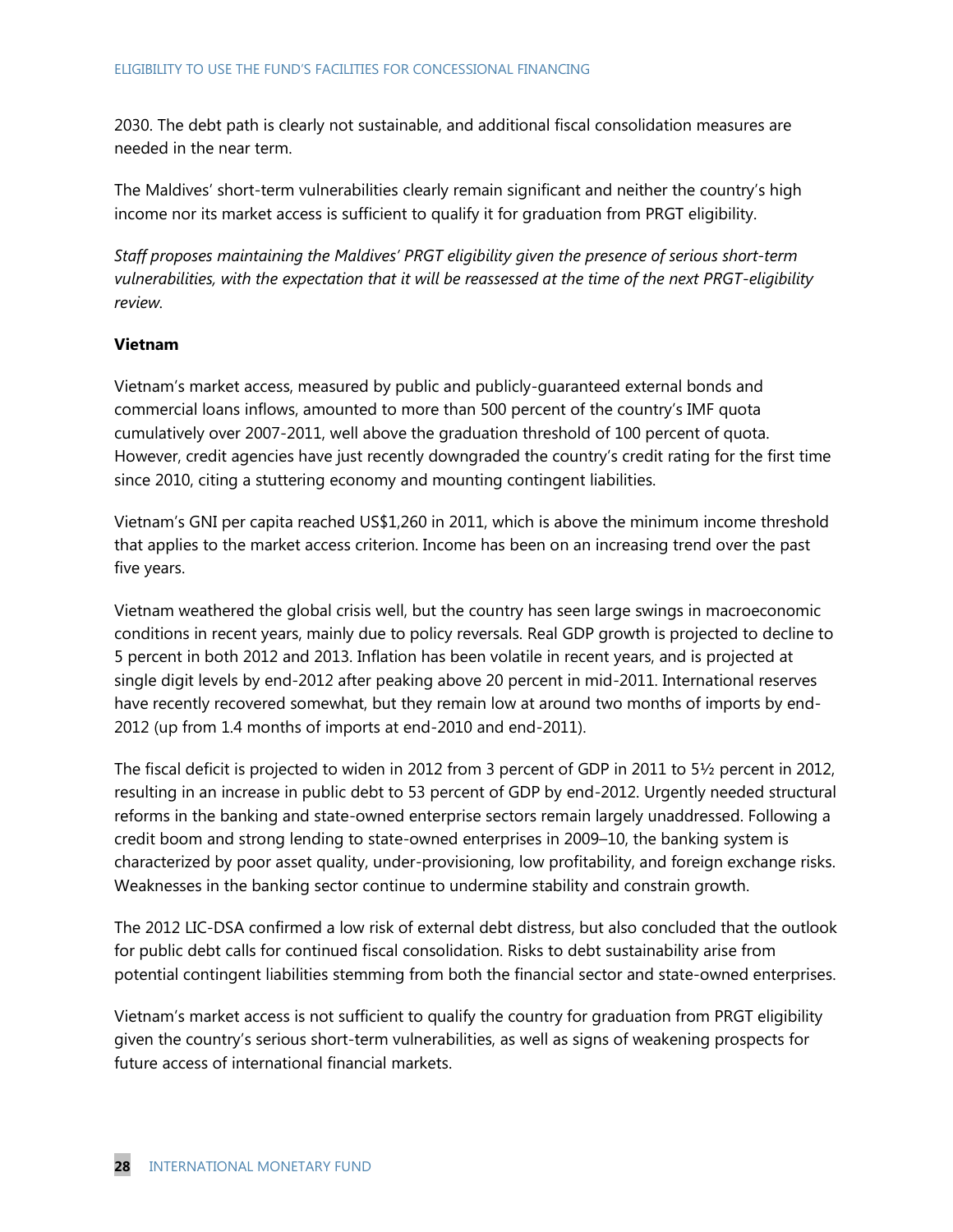*Staff proposes maintaining Vietnam's PRGT eligibility given the presence of serious short-term vulnerabilities, with the expectation that it will be reassessed at the time of the next PRGT-eligibility review.*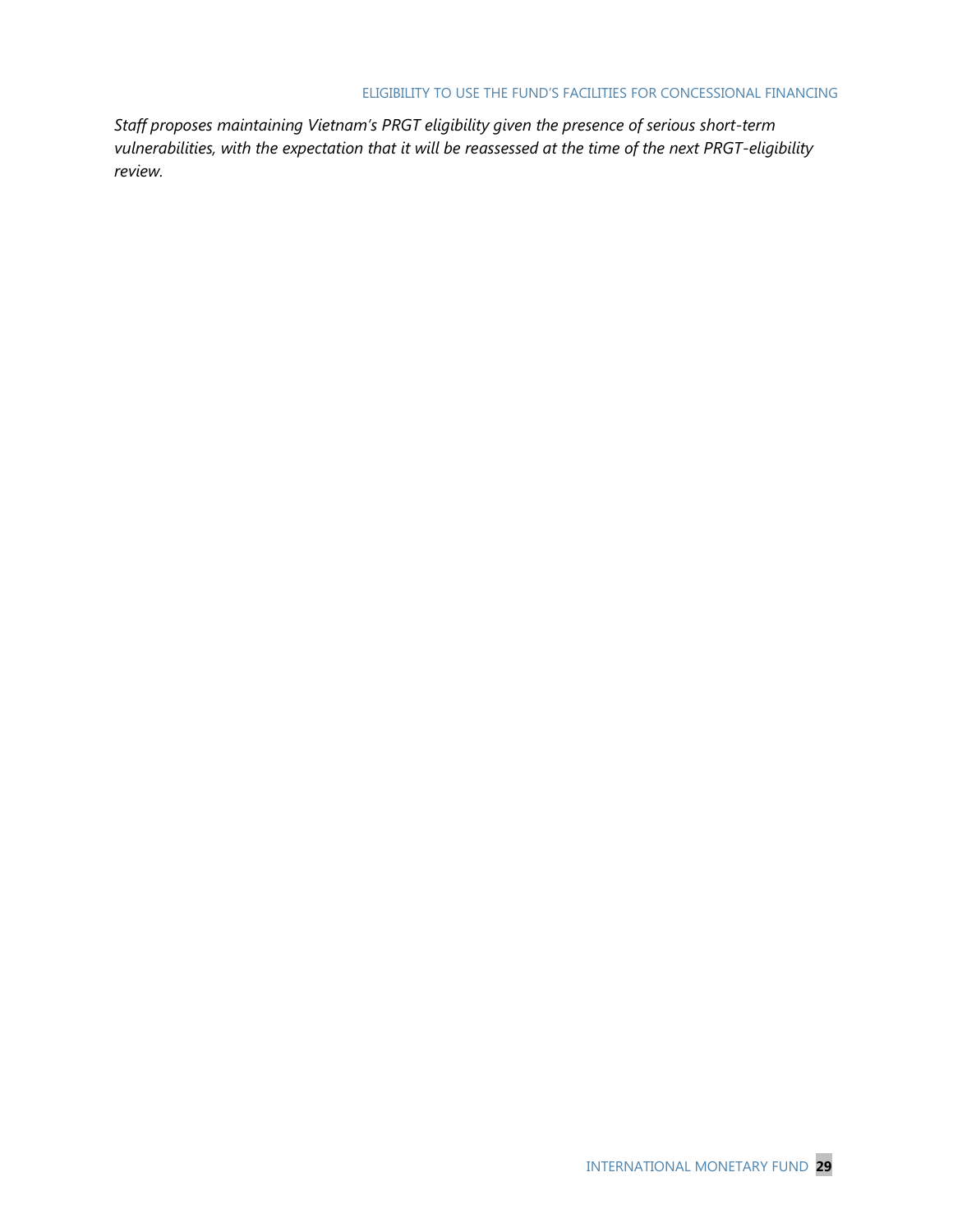## **Annex II. Countries that Meet the Criteria for Entry**

### **Marshall Islands**

The Republic of the Marshall Islands (Marshall Islands for short) is currently not PRGT-eligible, but it has IDA-only status under the small island economy exception. At US\$3,910, GNI per capita is just over three times the IDA operational cutoff. The country has a population of around 50,000 people and does not have market access (see Table 2).

Marshall Islands remain highly dependent on foreign aid, mainly from the United States. Grants under the Compact Agreement with the United States are steadily declining and are set to expire in FY2023. The buildup in assets in the Compact Trust Fund set up to compensate for the expected loss in grants has been slow. While the economy experienced an impressive recovery after the recession in 2009, the rebound proved short lived, and near-term growth prospects are weak. Marshall Islands are also highly vulnerable to commodity price shocks, with food and fuel products constituting almost half of the CPI basket. Continued outward migration and climate change also pose long-term risks to growth. External debt amounted to 64 percent of GDP by end-September 2011, but most of it is on concessional terms and it is projected to decline. A formal DSA has not been conducted for Marshall Islands in recent years.

*Staff proposes the immediate entry of Marshall Islands.*

### **Micronesia**

The Federated States of Micronesia (Micronesia hereafter) is currently not PRGT-eligible but it has IDA-only status under the small island economy exception. Its per capita GNI of US\$2,900 is about 2½ times the IDA operational cutoff. The country has a population of around 100,000 people and does not have market access (see Table 2).

Micronesia remains highly dependent on foreign aid, mainly from the United States. Growth prospects are weak, owing to a lack of economic diversification and a sluggish private sector. With imports around 55 percent of GDP, the country remains highly vulnerable to commodity price fluctuations. Continued outward migration and climate change also pose long-term risks to the outlook. Grants under the Compact of Free Association Agreement with the United States are steadily declining and set to expire in FY2023, threatening long-term fiscal sustainability. Public debt is all external, much of it owed to the Asian Development Bank (ADB) on concessional terms. Gross public debt in FY2011 was at a manageable level of 28 percent of GDP. A formal DSA has not been conducted for Micronesia in recent years.

*Staff proposes the immediate entry of Micronesia.*